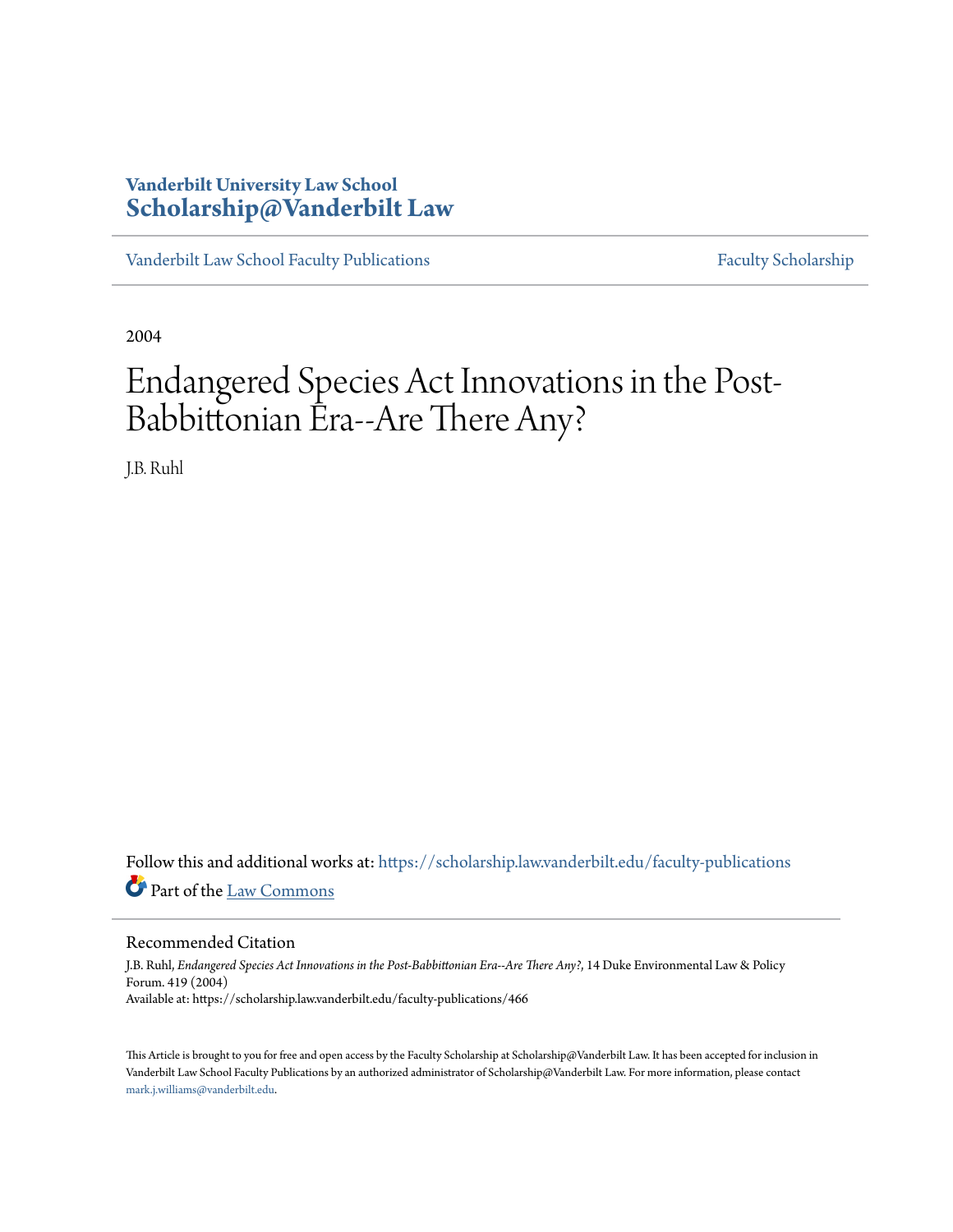# **ENDANGERED SPECIES ACT INNOVATIONS IN THE POST-BABBITTONIAN ERA—ARE THERE ANY?**

# J.B. RUHL†

#### **INTRODUCTION**

There was a time when I did not have much nice to say about the Endangered Species Act  $(ESA)^1$  It struck me as always expanding in regulatory impact without producing a corresponding improvement in the condition of imperiled species.<sup>2</sup> Indeed, in many ways it seemed a downright perverse statute, that is one that sent the wrong message to landowners about what it means to have habitat for endangered species on their property: get rid of it before the government knows it's there.<sup>3</sup> I never went as far as the so-called "property rights" advocates, who condemned the ESA as if it were a form of communism.<sup>4</sup>

 <sup>†</sup> Matthews & Hawkins Professor of Property, The Florida State University College of Law, Tallahassee, Florida. I am thankful to participants in workshops and symposia sponsored by the American Bar Association and Duke University for their helpful input, and to Bridget Kellogg for research assistance. Please direct all comments or questions about this Article to jruhl@law.fsu.edu.

 <sup>1.</sup> Endangered Species Act of 1973, 16 U.S.C. §§ 1531-44 (2000). This Article is not intended to provide a comprehensive overview of the ESA. Rather, it focuses attention on the realized and potential innovation of key programs and features of the statute. For comprehensive treatments of the ESA, several of which are referred to frequently *infra*, see LAWRENCE R. LIEBESMAN & RAFE PETERSEN, ENDANGERED SPECIES DESKBOOK (2003); ENDANGERED SPECIES ACT: LAW, POLICY, AND PERSPECTIVES (Donald C. Baur & Wm. Robert Irvin eds., 2002); STANFORD ENVIRONMENTAL LAW SOCIETY, THE ENDANGERED SPECIES ACT (2001) [hereinafter "SELS"]; TONY A. SULLINS, ENDANGERED SPECIES ACT (2001); MICHAEL J. BEAN & MELANIE J. ROWLAND, THE EVOLUTION OF NATIONAL WILDLIFE LAW (3d ed., 1997).

<sup>2</sup>*. See, e.g*., J.B. Ruhl, *Regional Habitat Conservation Planning Under the Endangered Species Act: Pushing the Legal and Practical Limits of Species Protection*, 44 SMU L. REV. 1393 (1991); J.B. Ruhl, *Phase Three of the ESA: Using Endangered Species Protection as a Natural Resource Management Tool*, 6 NAT. RESOURCES & ENV'T 38 (Winter 1992); J.B. Ruhl, *Biodi*versity Conservation and the Ever-Expanding Web of Federal Laws Regulating Nonfederal *Lands: Time for Something Completely Different?*, 66 COLO. L. REV. 555 (1995).

 <sup>3.</sup> J.B. Ruhl, *The Endangered Species Act and Private Property: A Matter of Timing and Location*, 8 CORNELL J.L. & PUB. POL'Y 37, 42-43 (1998).

 <sup>4.</sup> And still do. My "Google" search of "'Endangered Species Act' [and] communism" turned up over 550 items, in most of which the analogy was asserted in the strongest of terms.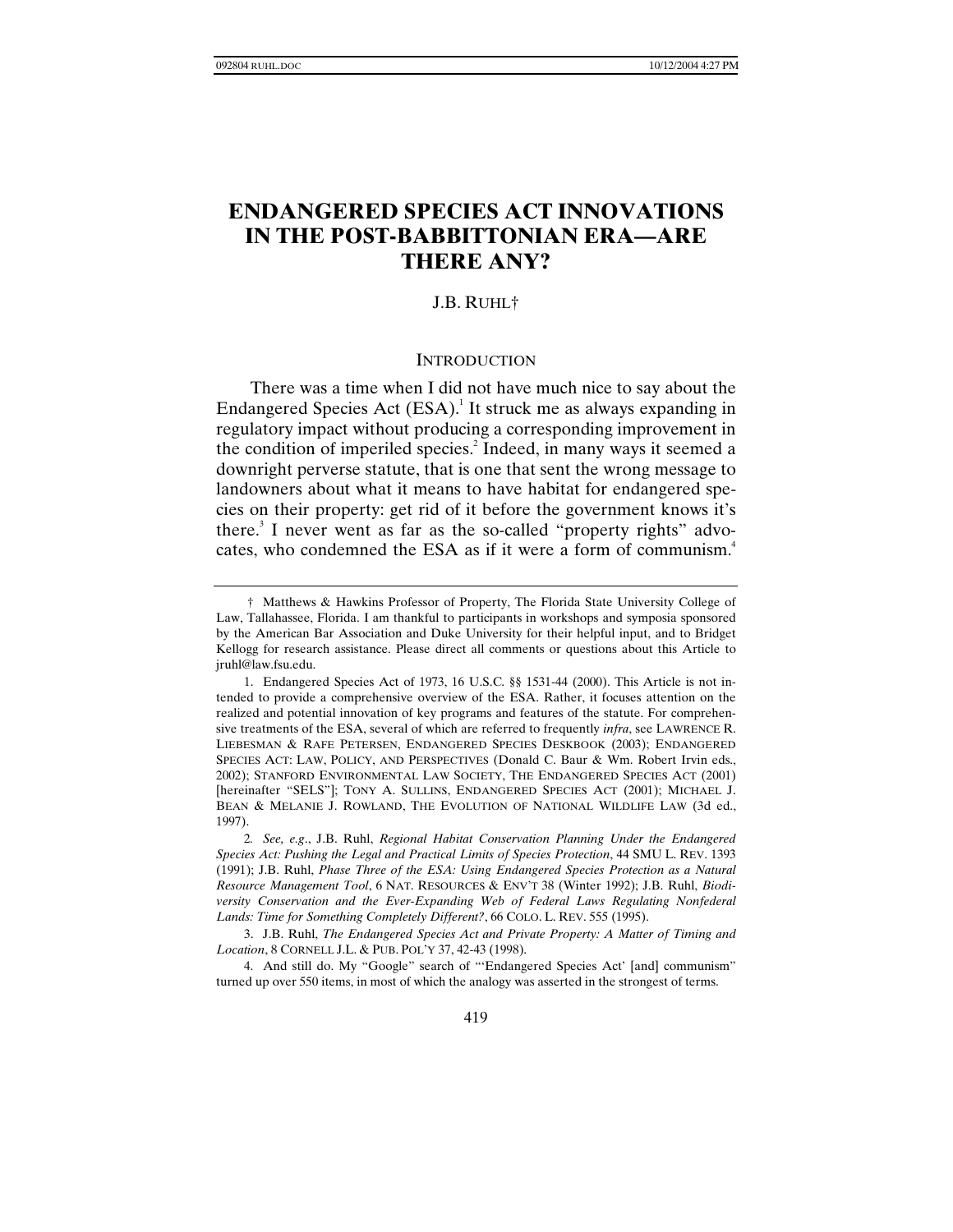Rather, as a self-proclaimed member of the radical center,  $\frac{1}{2}$  I simply believed there had to be a better way to get the job of species conservation done.

Well, there was. The tenure of Bruce Babbitt as Secretary of Interior during the Clinton Administration was a turning point in the ESA's history as important as any other. Babbitt put forth a concerted, long-term effort to find a better way to implement the statute and largely succeeded. The Babbitt story is well known and documented.<sup>6</sup> Not everyone was pleased with what transpired under his term, but most of those who were dissatisfied occupied opposite ends of the political spectrum. In other words, those of us in the middle had our day.

But this Article is not about the Babbitt era. Rather, it concerns what has been done by the Bush Administration's Department of the Interior to continue the process of innovation. Part I provides a brief background on the ESA's statutory programs. Part II offers a summary of regulatory innovation as practiced in environmental law circles to assist in the evaluation of the ESA in the Babbitt and post-Babbitt eras. Part III summarizes the innovation themes of the Babbitt era in order to allow comparison to what has followed. Part IV examines what Gale Norton, as Secretary of the Interior under the Bush Administration, has accomplished to keep the ESA innovation movement alive.

The end result is that not much has happened. Thus far, the Bush Administration has no high-profile ESA innovation "products" it can call its own, though it has finalized or updated several polices that were initiated during the Babbitt era and thus has put its imprint on the direction of those innovations. The Bush Administration does appear to be gearing up some new approaches with respect to intergovernmental relations under the ESA and has focused more on ground-level projects aimed at partnering with landowners and other resource managers. But overall, there is no theme of ESA innovation emanating from the Department as there was under Babbitt.

It is not altogether clear what to make of this. Babbitt was a tough act to follow, and it was not immediately obvious when the Bush Administration stepped in where more innovation was needed,

<sup>5</sup>*. See* J.B. Ruhl, *A Manifesto for the Radical Middle*, 38 IDAHO L. REV. 385 (2002).

 <sup>6.</sup> For comprehensive and thoughtful "insider" accounts of Secretary Babbitt's tenure at Interior, see John D. Leshy, *The Babbitt Legacy at the Department of Interior: A Preliminary View*, 31 ENVTL. L. 199 (2001); Joseph L. Sax, *Environmental Law At the Turn of the Century; A Reportorial Fragment of Contemporary History*, 88 CAL. L. REV. 2375 (2000).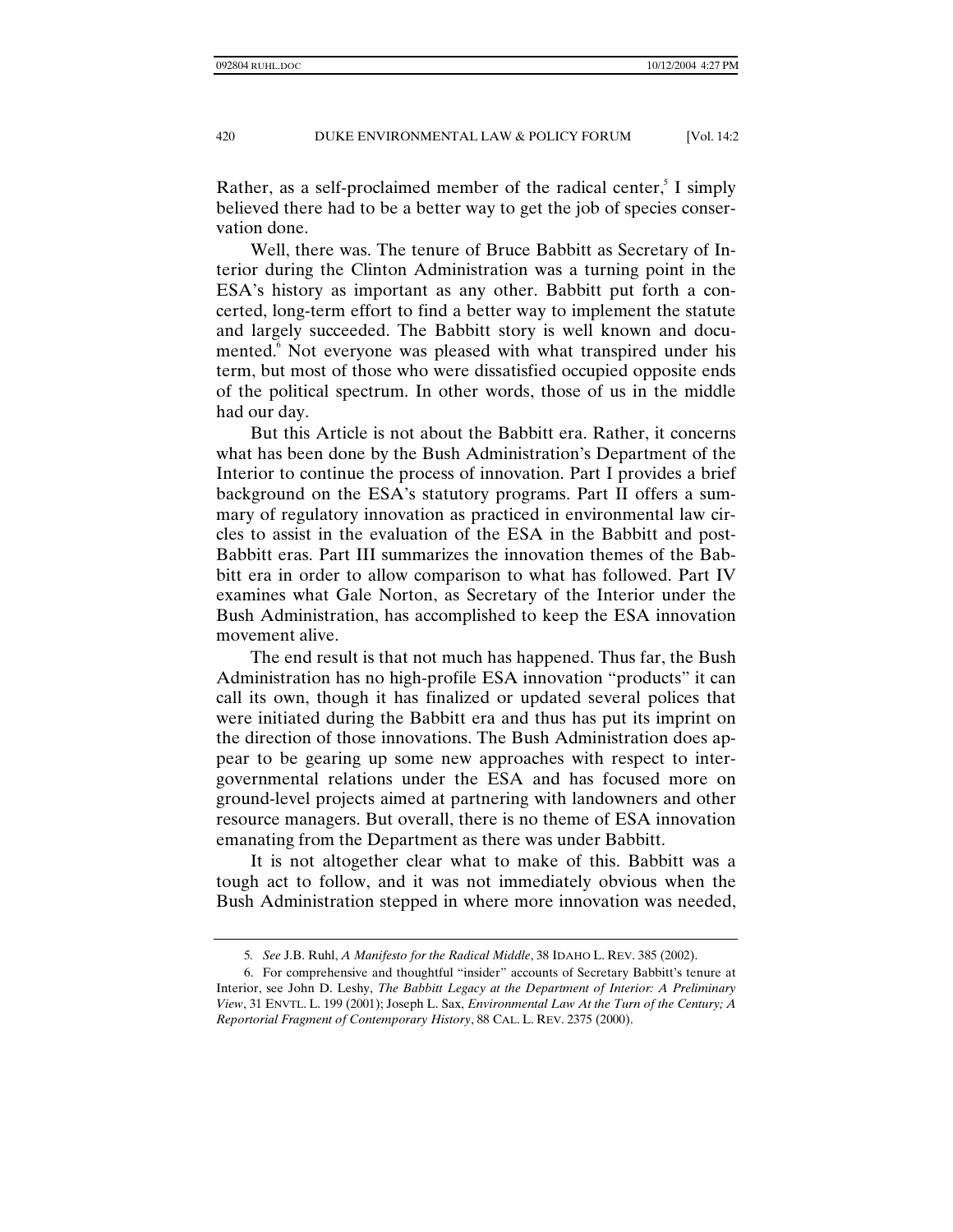if any was needed at all. What was left to innovate? After all, times have changed. The events of 9/11 have moved many ESA issues to the side or the background. Courts have also increased their role in ESA oversight, forcing the Bush Administration, even more than during the Babbitt era, to follow a judicially prescribed agenda rather than set its own.<sup>7</sup> Thus, other than covering the topic of innovation under the ESA in the following pages and offering some opinions along the way, I would not have the audacity to issue a "report card" on the Bush Administration's record of innovation under the ESA. Suffice it to say, though, that these times are not nearly as interesting as was life as an ESA lawyer in the Babbitt era.

# I. SETTING $8$

The ESA requires the Secretary of the Interior, who acts through the Fish and Wildlife Service (FWS), and the Secretary of Commerce, who acts through the National Marine Fisheries Service (NMFS), to make various decisions about the status and protection of animal and plant species.<sup>9</sup> The FWS and NMFS administer several core programs in that regard, some of which are explored in more detail later in the Article.

Section 4 of the Act authorizes FWS and NMFS to identify endangered and threatened species, a function that is known as "list-

 <sup>7.</sup> The agency has testified about this problem before Congress:

Simply put, the listing and critical habitat program is now operated in a "first to the courthouse" mode, with each new court order or settlement taking its place at the end of an ever-lengthening line. We are no longer operating under a rational system that allows us to prioritize resources to address the most significant biological needs. I should note that it is a direct result of this litigation that we have had to request a critical habitat listing subcap in our appropriations request the last several fiscal years in order to protect the funding for other ESA programs.

*See* Testimony of Craig Manson, Assistant Secretary for Fish And Wildlife and Parks, Department of the Interior, Before the Subcommittee on Fisheries, Wildlife and Water of the Senate Committee on Environment and Public Works, Regarding the Designation of Critical Habitat Under the Endangered Species Act (April 10, 2003), *available at* http://laws.fws.gov/ TESTIMON/2003/2003april10.html.

 <sup>8.</sup> I have had the pleasure of being asked to make presentations and write commentary for publication about the ESA more than several times. Out of necessity, the materials in this "background" section of this Article are a variation, tailored for the instant purposes, of a template I have used and will continue to use. Similar treatments, in other words, appear elsewhere.

<sup>9</sup>*. See* 16 U.S.C. § 1532(15) (2000) (defining Secretary); 50 C.F.R. § 424.01 (2003) (establishing FWS and NMFS joint regulations). FWS generally is responsible for terrestrial and freshwater species, while NMFS is responsible for marine and anadromous species. NMFS is also known as National Oceanic and Atmospheric Administration (NOAA) Fisheries.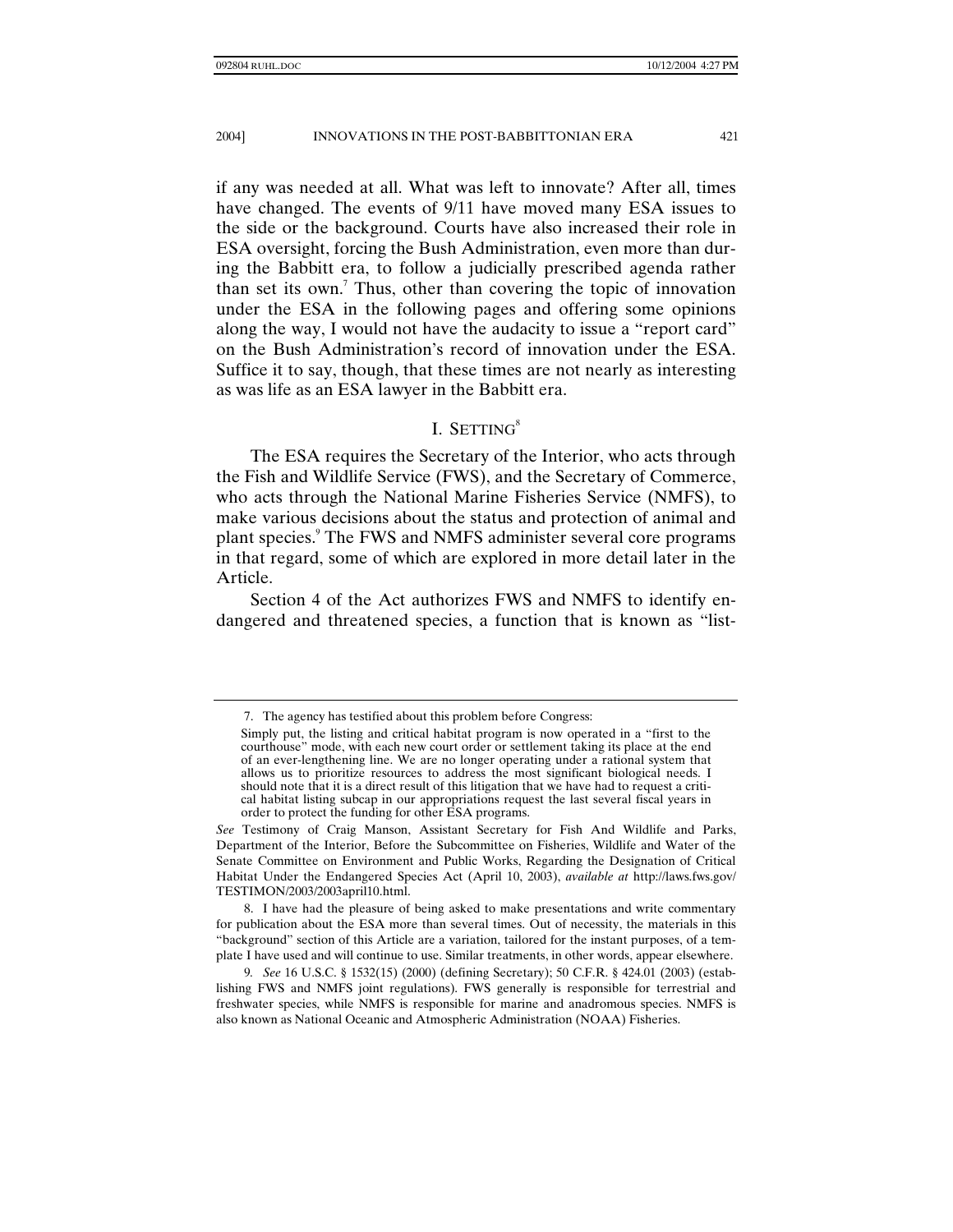ing."10 The agencies are then charged with the complicated tasks of designating "critical habitat"<sup>11</sup> and developing "recovery plans" for the listed species.12 Section 7 requires *all* federal agencies to ensure that the actions they carry out, fund, or authorize do not jeopardize the continued existence of listed species or "adversely modify" their critical habitat.<sup>13</sup> Section 9 requires that all persons, including all private and public entities subject to federal jurisdiction, avoid "taking" listed species of fish and wildlife.<sup>14</sup> Sections 7 (for federal actions) and 10 (for actions not subject to Section 7) establish the procedure and criteria necessary for FWS and NMFS to approve "incidental takes" of listed species.<sup>15</sup>

A reader unfamiliar with the ESA may find its structure quite simple and its application straightforward. Indeed, in comparison to other federal environmental laws the ESA is streamlined, almost min-

 13. 16 U.S.C. § 1536(a)(2) (2000). For a description of the consultation process, see SELS, *supra* note 1, at 83-103; LIEBESMAN & PETERSEN, *supra* note 1, at 27-39; SULLINS, *supra* note 1, at 59-86; Marilyn Averill, *Protecting Species through Interagency Cooperation*, in LAW, POLICY, AND PERSPECTIVES, *supra* note 1, at 87.

 14. 16 U.S.C. § 1538(a)(1) (2000). For a description of the cases developing the legal standards for what constitutes "take," see SELS, *supra* note 1, at 104-112; LIEBESMAN & PETERSEN, *supra* note 1, at 39-45; SULLINS, *supra* note 1, at 44-53; Gina Guy, *Take Prohibitions and Section 9*, in LAW, POLICY, AND PERSPECTIVES, *supra* note 1, at 191; Steven P. Quarles & Thomas R. Lundquist, *When Do Land Use Activities "Take" Listed Wildlife Under ESA Section 9 and the "Harm" Regulation?*, in LAW, POLICY, AND PERSPECTIVES, *supra* note 1, at 207; Alan M. Glen & Craig M. Douglas, *Taking Species: Difficult Questions of Proximity and Degree*, 16 NAT. RESOURCES & ENV'T 65 (2001).

 15. 16 U.S.C. §§ 1536(b)(4), 1539(a)(1) (2000). "Incidental take," although not the subject of a specific statutory definition provision, is described elsewhere in the statute as a take that is "incidental to, and not the purpose of, the carrying out of an otherwise lawful activity." 16 U.S.C. § 1539(a)(1)(B). The FWS and NMFS have adopted this meaning for purposes of the regulations implementing Section 7. 50 C.F.R. § 402.02. For a description of the incidental take authorization procedures, see SELS, *supra* note 1, at 127-73; LIEBESMAN & PETERSEN, *supra* note 1, at 46-50; SULLINS, *supra* note 1, at 87-102.

 <sup>10. 16</sup> U.S.C. § 1533(a)(1) (2000). For a description of the listing process, see SELS, *supra* note 1, at 38-58; LIEBESMAN & PETERSEN, *supra* note 1, at 15-20; SULLINS, *supra* note 1, at 11- 25; J.B. Ruhl, *Section 4 of the ESA: The Keystone of Species Protection Law*, in LAW, POLICY, AND PERSPECTIVES, *supra* note 1, at 19.

 <sup>11. 16</sup> U.S.C. § 1533(a)(3) (2000). For a description of the critical habitat designation process, see SELS, *supra* note 1, at 59-69; LIEBESMAN & PETERSEN, *supra* note 1, at 20-24; SULLINS, *supra* note 1, at 26-28; Federico Cheever, *Endangered Species Act: Critical Habitat*, in LAW, POLICY, AND PERSPECTIVES, *supra* note 1, at 47; Murray D. Feldman and Michael J. Brennan, *The Growing Importance of Critical Habitat for Species Conservation*, 16 NAT. RESOURCES & ENV'T 88 (2001).

 <sup>12. 16</sup> U.S.C. § 1533(f) (2000). For a description of the recovery plan process, see SELS, *supra* note 1, at 71-77; LIEBESMAN & PETERSEN, *supra* note 1, at 24-26; SULLINS, *supra* note 1, at 34-18; John M. Volkman, *Recovery Planning*, in LAW, POLICY, AND PERSPECTIVES, *supra* note 1, at 71.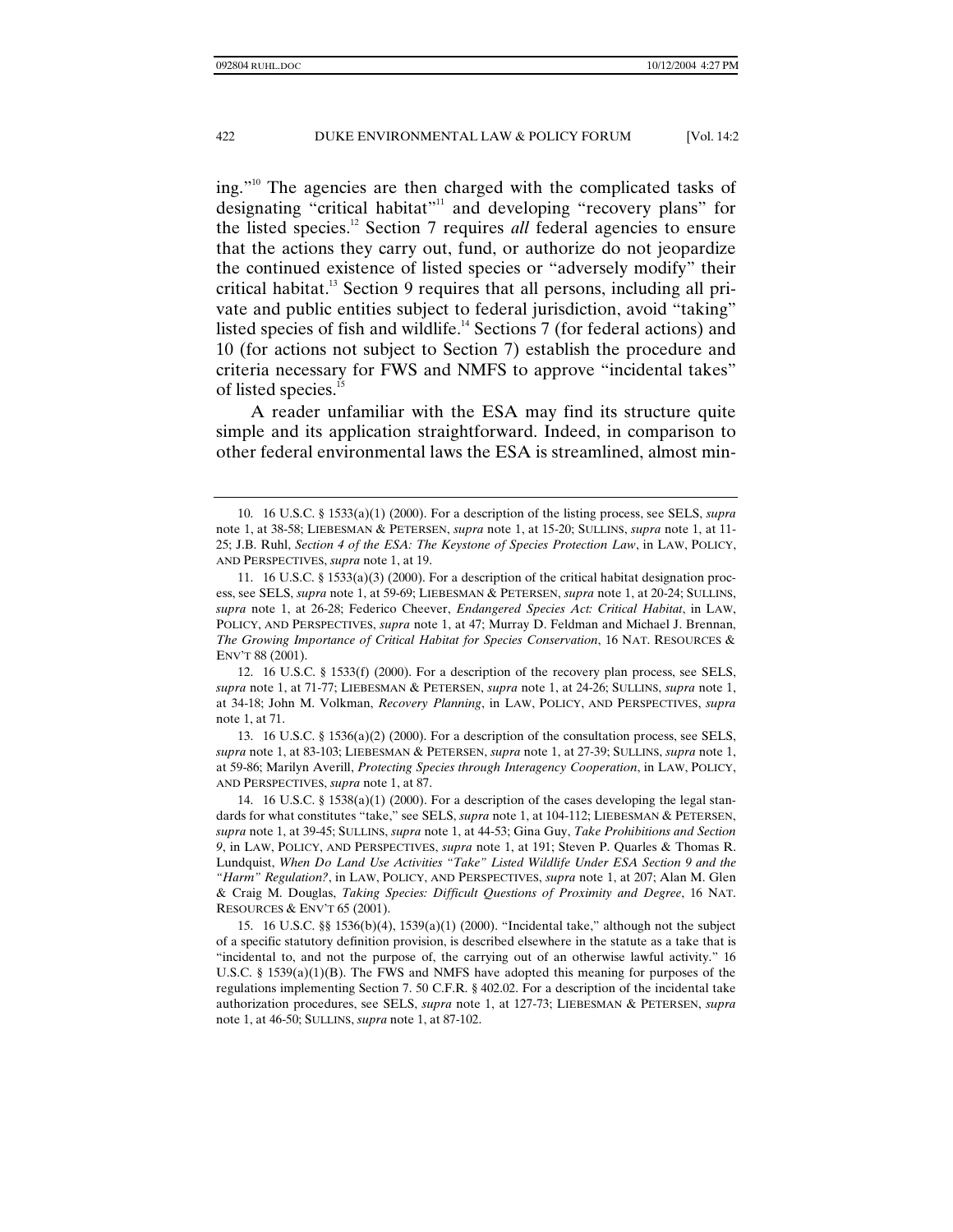iscule.<sup>16</sup> And its core objectives seem to fit together neatly: identify problem species and their essential habitat areas; stop public and private actions from further deteriorating their condition; allow actions that kill or injure species members only under permit; figure out how to help listed species recover to sustainable populations. This is a fitting strategy for the Act's stated goals of providing "a means whereby the ecosystems upon which endangered species and threatened species depend may be conserved"<sup>17</sup> and "to halt and reverse the trend toward species extinction, whatever the cost."<sup>18</sup>

As is often the case with seemingly uncomplicated statutes, however, the devil is in the details. Each of the administrative programs outlined above involves an intersection between complicated legal standards and a multitude of scientific determinations. The problem is not only one of uncertainty for lack of data, though that problem is surely a contributor to the difficulties of ESA administration. Rather, the fit between the legal and scientific domains is often disjointed even when the available data are robust by scientific standards. The ESA's legal standards call for determinations that scientists are typically reluctant to make, and the information and analyses science produces often lead to inconclusive outcomes under the legal standards. Consider the following inventory of some of the two-prong law and science decisions that the FWS and NMFS are required to make under the ESA:

<sup>16</sup>*. See* ROBERT V. PERCIVAL, ENVIRONMENTAL LAW: STATUTORY SUPPLEMENT AND INTERNET GUIDE (2002) (illustrating that in this unannotated collection of environmental statutes, the ESA takes up 44 pages compared to 181 pages for the Clean Water Act and 304 pages for the Clean Air Act.).

 <sup>17. 16</sup> U.S.C. § 1531(b) (2000).

 <sup>18.</sup> Tenn. Valley Auth. v. Hill, 437 U.S. 153, 184-85 (1978).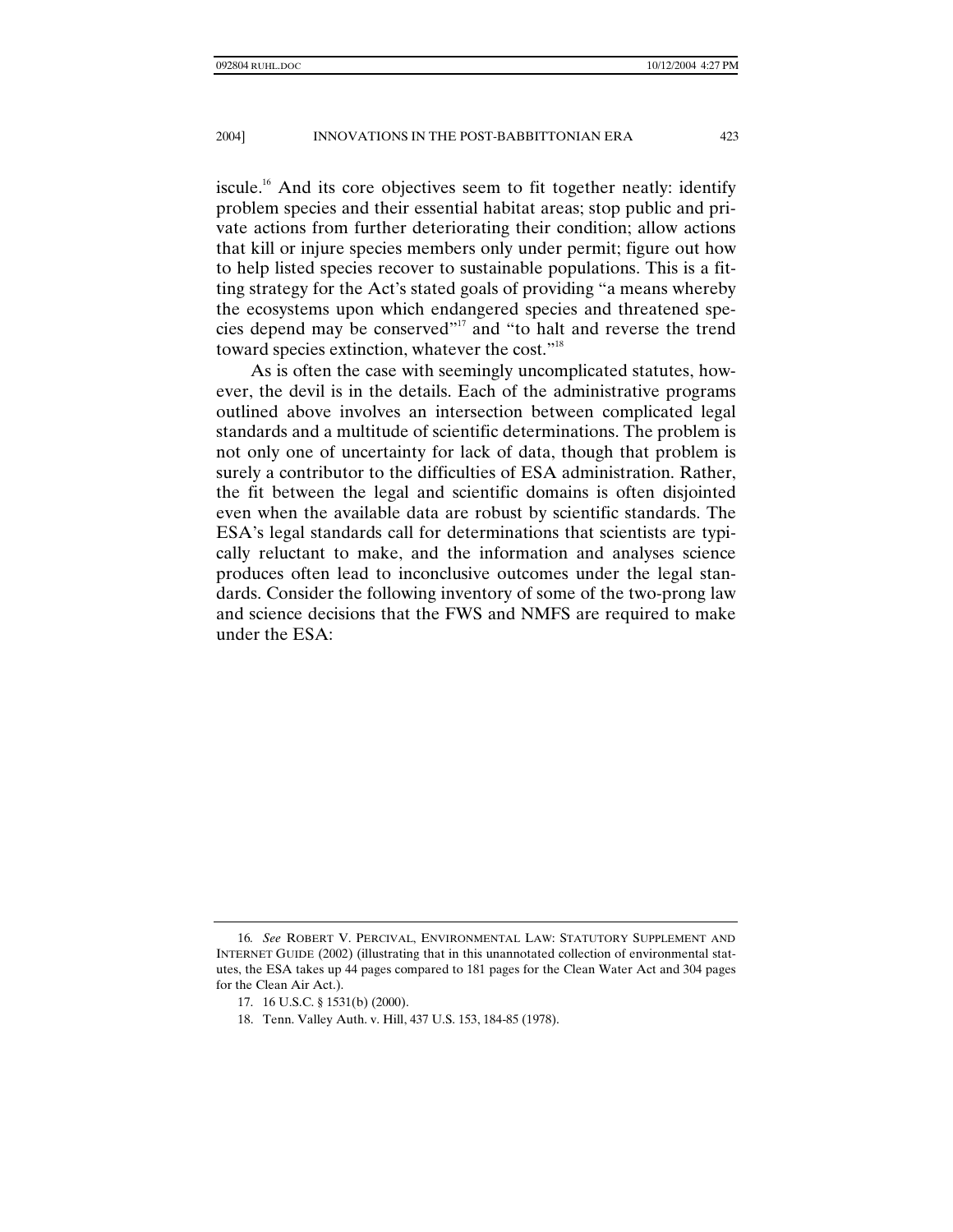| <b>Program</b>                                       | <b>Legal Standard</b>                                                                                                                                                                                          | <b>Science Questions</b>                                                                                                                                                                                                                                                                                                                                                                                                                                                |
|------------------------------------------------------|----------------------------------------------------------------------------------------------------------------------------------------------------------------------------------------------------------------|-------------------------------------------------------------------------------------------------------------------------------------------------------------------------------------------------------------------------------------------------------------------------------------------------------------------------------------------------------------------------------------------------------------------------------------------------------------------------|
| Section 4 list-<br>ing                               | Is the species in dan-<br>ger of extinction through-<br>out all or a significant<br>portion of its range (en-<br>dangered) or likely to be-<br>come so in the foresee-<br>able<br>future<br>(threatened)? $19$ | Is it a species? <sup>20</sup> What is<br>its range? What are the pre-<br>sent and threatened injuries<br>to its habitat? <sup>21</sup> Is it being<br>overutilized for commercial<br>other purposes? Is it<br><b>or</b><br>threatened by disease or pre-<br>dation? Overall, are these<br>threats enough to cause it to<br>go extinct? When? What is<br>the probability?                                                                                               |
| Section<br>critical<br>4<br>habitat des-<br>ignation | What habitat is es-<br>sential to the conserva-<br>tion of the species and<br>requires special man-<br>considera-<br>agement<br>tions? $2^{22}$                                                                | How much space does<br>the species need for indi-<br>vidual<br>and population<br>growth? $^{23}$ What are<br>its<br>food, water, air, light, min-<br>eral, shelter, and other nu-<br>tritional and physiological<br>requirements? Where does<br>it breed, reproduce, and<br>rear offspring? What are<br>the constitutive elements<br>of habitat serving these<br>and<br>functions<br>needs?<br>Where is<br>such habitat?<br>How much of it does the<br>species require? |

<sup>19</sup>*. See* 16 U.S.C. §§ 1532(6) and (20) (2000) (defining endangered species and threatened species).

 <sup>20. 16</sup> U.S.C. 1532(16) (2000) (complicating this question, the ESA defines species as including "any subspecies of fish or wildlife or plants, and any distinct population segment of any species of vertebrate fish or wildlife which interbreeds when mature").

 <sup>21.</sup> This and the remaining questions posed for the listing function are taken from the statutory criteria. *See* 16 U.S.C. § 1533(a)(1)(A)-(E) (2000).

 <sup>22.</sup> This is taken from the definition of critical habitat. *See* 16 U.S.C. § 1532(5)(i) (2000).

 <sup>23.</sup> This and the other critical habitat designation questions are summarized in the agency regulations. *See* 50 C.F.R. § 424.12(b)(1)-(5)(2003).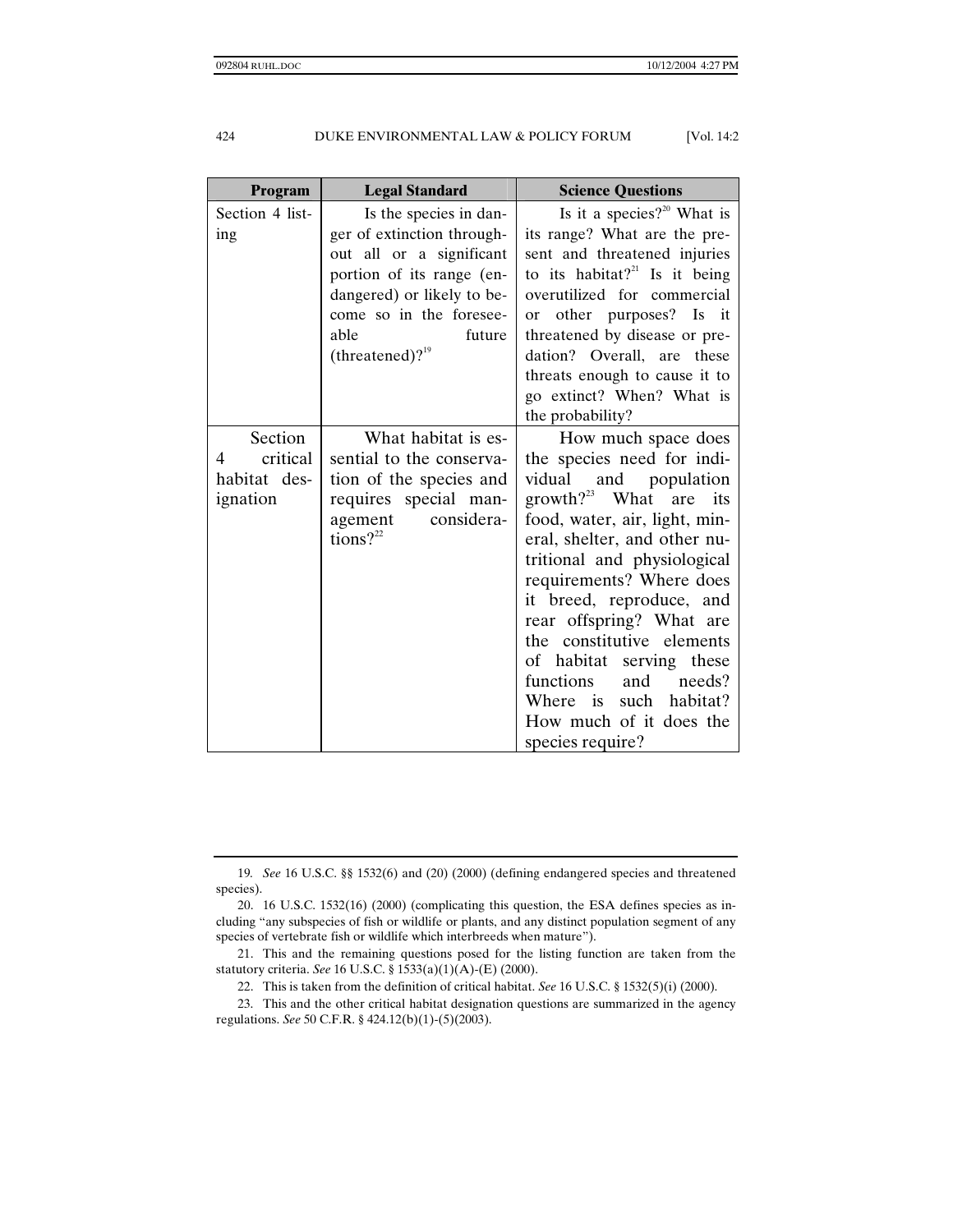| <b>Program</b> | <b>Legal Standard</b>                 | <b>Science Questions</b>               |
|----------------|---------------------------------------|----------------------------------------|
| Section        | What measures are                     | What site-specific and                 |
| recovery<br>4  | necessary to bring the                | general management ac-                 |
| planning       | species to the point at               | tions can reduce the threats           |
|                | which it is no longer                 | that caused the species to             |
|                | endangered or threat-                 | be listed? <sup>25</sup> How will we   |
|                | ened, and by what ob-                 | measure the magnitude of               |
|                | jective, measurable cri-              | those benefits? When will              |
|                | teria<br>that<br>can                  | the benefits have reached              |
|                | determination<br>be                   | the point that we can jus-             |
|                | made $?^{24}$                         | tify removing the species              |
|                |                                       | from the lists?                        |
| Section        | Will the direct and                   | What are the impacts                   |
| jeopardy       | indirect effects of the               | of the action on reproduc-             |
| prohibitions   | federal action jeopard-               | tion, numbers, or distribu-            |
|                | ize the continued exis-               | tion of the species? <sup>28</sup> How |
|                | tence of the species <sup>26</sup> by | much do such impacts re-               |
|                | appreciably reducing its              | duce the chances of the                |
|                | chances of recovery                   | species surviving and re-              |
|                | and survival in the                   | covering in the wild?                  |
|                | wild? $2^{27}$                        |                                        |

 <sup>24.</sup> This is taken from the definition of "conservation," which is what recovery plans are supposed to accomplish. *See* 16 U.S.C. § 1532(3) (2000) (definition of conservation); 16 U.S.C. § 1534(f) (2000) (recovery plans are for conservation of species).

 <sup>25.</sup> These questions are from the statutory procedure for recovery plan development. *See* 16 U.S.C. § 1533(f) (2000).

 <sup>26.</sup> This is the statutory prohibition of jeopardy. *See* 16 U.S.C. § 1536(a)(2) (2000).

 <sup>27.</sup> The agency regulations elaborate on the statute with this definition of "jeopardize the continued existence of." *See* 50 C.F.R. § 402.02 (2003).

 <sup>28.</sup> These are the criteria set forth in the regulatory definition of "jeopardize the continued existence of." *See Id*.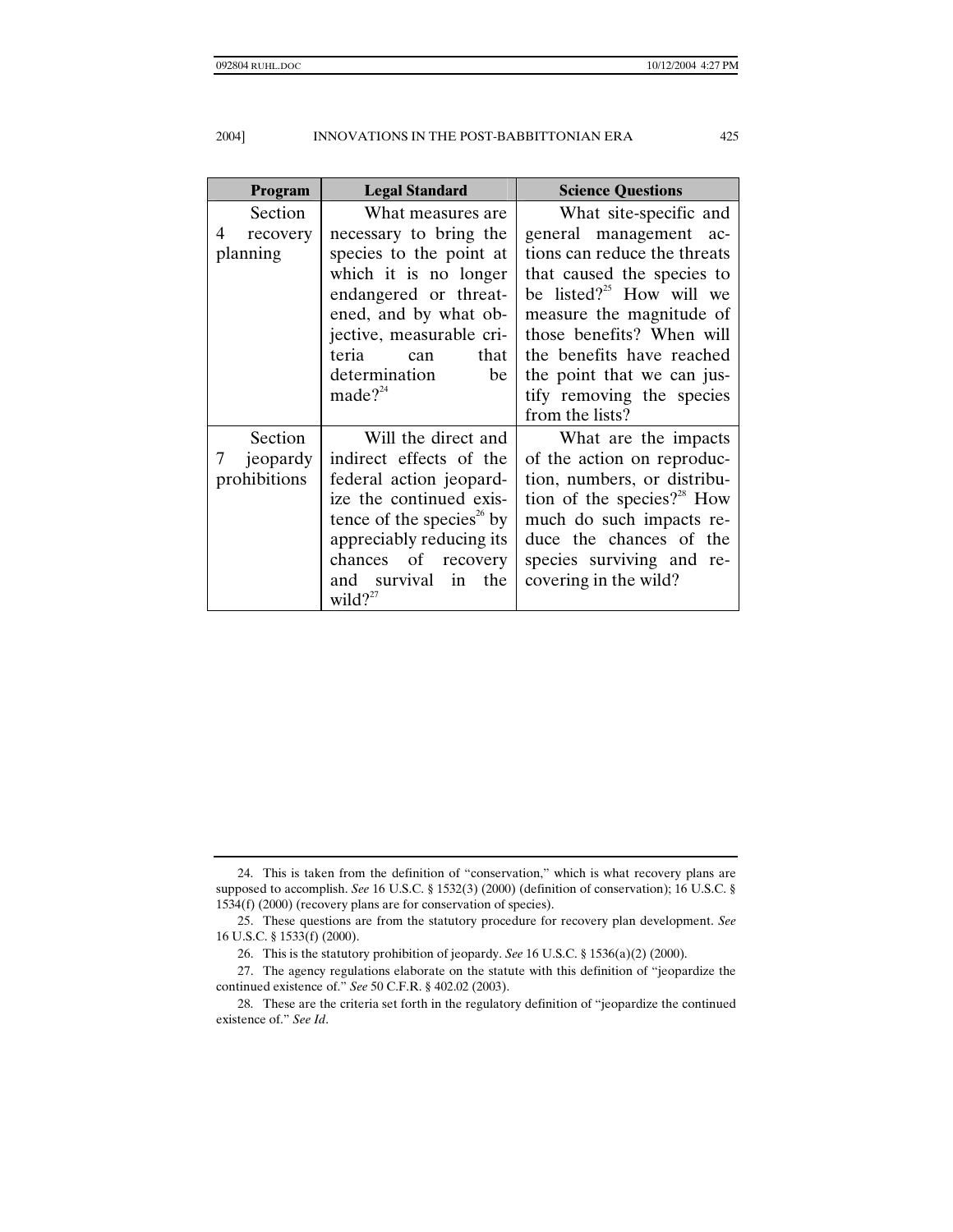| Program                                                | <b>Legal Standard</b>                                                                                                                                                                                                                                                                                | <b>Science Questions</b>                                                                                                                                                                                                                                                                                    |
|--------------------------------------------------------|------------------------------------------------------------------------------------------------------------------------------------------------------------------------------------------------------------------------------------------------------------------------------------------------------|-------------------------------------------------------------------------------------------------------------------------------------------------------------------------------------------------------------------------------------------------------------------------------------------------------------|
| Section<br>adverse<br>7<br>modification<br>prohibition | Will the direct and<br>indirect effects of the<br>federal action result in<br>the destruction or ad-<br>verse modification of<br>critical habitat of the<br>species <sup>29</sup> by appreciably<br>diminishing the value<br>of the habitat for the<br>survival and recovery<br>of the species? $30$ | How does the action<br>alter any of the physical<br>and biological features that<br>were the basis for deter-<br>mining the habitat to be<br>critical? $31$ How much do<br>such impacts reduce the<br>chances of the species sur-<br>viving and recovering in<br>the wild?                                  |
| Section<br>9 take pro-<br>hibition                     | Will a person's ac-<br>harass,<br>tion<br>harm,<br>pursue, hunt,<br>shoot,<br>shoot, would, kill, trap,<br>capture, or collect any<br>individuals of the spe-<br>$cies?$ <sup>32</sup>                                                                                                               | Does the action actu-<br>ally kill or injure wildlife?<br>For the "harm" determina-<br>tion, does it modify or de-<br>grade habitat so as to im-<br>pair behavioral patterns<br>such as breeding, feeding,<br>or sheltering, and if so, has<br>that killed or injured indi-<br>viduals of the species? $33$ |
| Section<br>incidental<br>7<br>take permit-<br>ting     | What<br>reasonable<br>and prudent measures<br>necessary or ap-<br>are<br>propriate to minimize<br>the impact of the inci-<br>dental taking? $34$                                                                                                                                                     | What is the nature and<br>magnitude of the take be-<br>authorized, and by<br>ing<br>what measures and magni-<br>tude has the agency mini-<br>mized such take?                                                                                                                                               |

 <sup>29.</sup> This is the statutory prohibition of adverse modification. *See* 16 U.S.C. § 1536(a)(2) (2000).

 <sup>30.</sup> The agency regulations elaborate on the statute with this definition of "adverse modification." *See* 50 C.F.R. § 402.02.

 <sup>31.</sup> These are the criteria set forth in the regulatory definition. *See Id*.

 <sup>32.</sup> This is the statutory definition of "take." *See* 16 U.S.C. § 1532(19) (2000).

 <sup>33.</sup> This is the regulatory definition of "harm." *See* 50 C.F.R. § 17.3 (2003). For a recent summary of the history of this administrative interpretation of "harm" and the case law construing it, see Steven G. Davison, *The Aftermath of* Sweet Home Chapter*: Modification of Wildlife Habitat as a Prohibited Taking in Violation of the Endangered Species Act*, 27 WM. & MARY ENVTL. L. & POL'Y REV. 541 (2003); Glen & Douglas, *supra* note 14.

 <sup>34.</sup> This is the statutory standard for issuance of a Section 7 incidental take statement. *See* 16 U.S.C. § 1536(b)(4) (2000).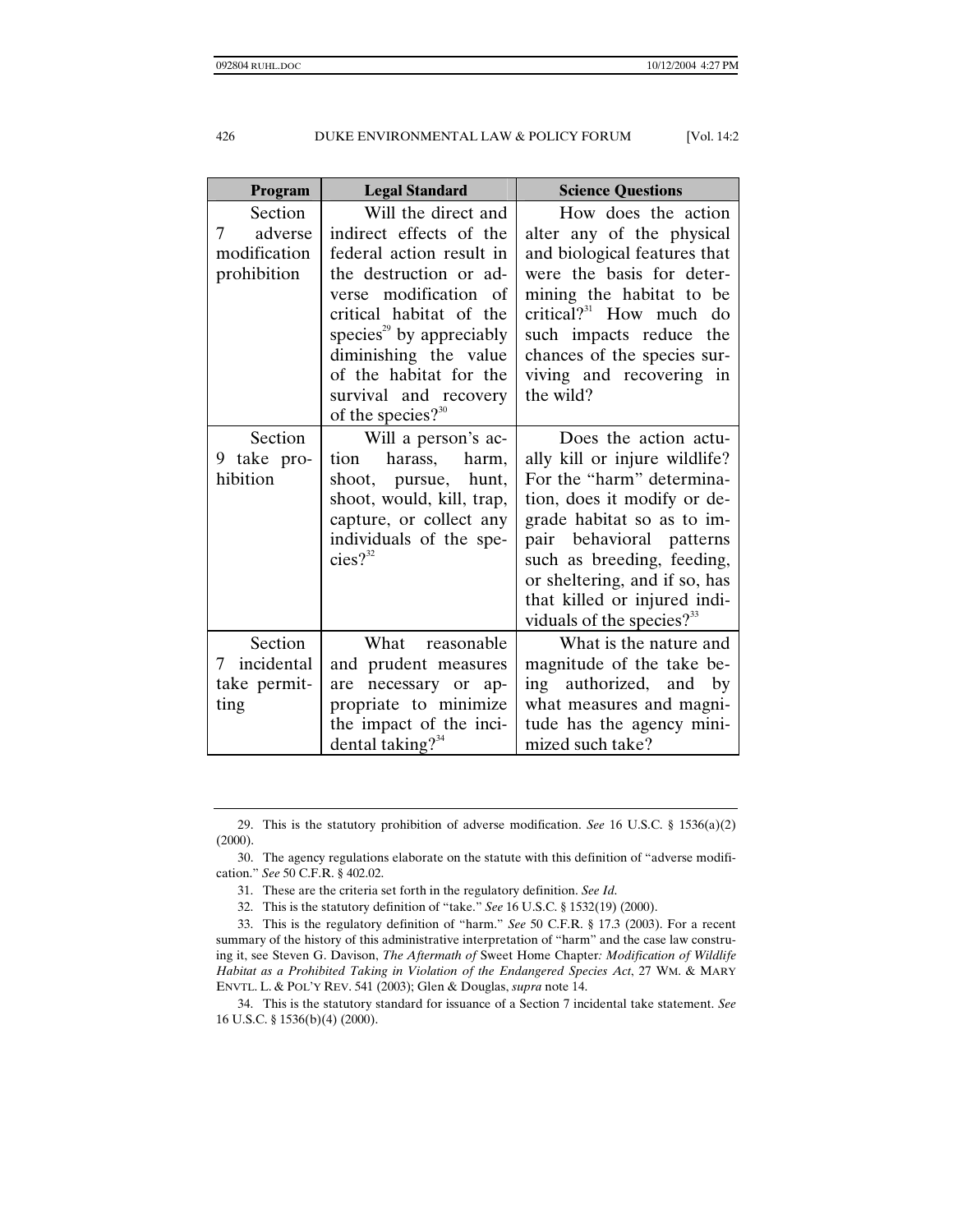| Program       | <b>Legal Standard</b>    | <b>Science Questions</b>      |
|---------------|--------------------------|-------------------------------|
| Section       | Has the applicant        | What is the nature and        |
| 10 incidental | minimized and miti-      | magnitude of the take be-     |
| take permit-  | gated the impacts of     | ing authorized, and by        |
| ting          | the incidental taking to | what measures and magni-      |
|               | the maximum extent       | tude has the applicant        |
|               | practicable, and not     | minimized and mitigated       |
|               | appreciably reduced      | such take? What is the net    |
|               | the likelihood of the    | effect of the take, as mini-  |
|               | survival and recovery    | mized and mitigated, on       |
|               | of the species? $35$     | the ability of the species to |
|               |                          | survive and recover?          |

This illustration presents only a few of the problematic intersections between law and science. Any one of the scientific questions could be unpacked to reveal a wealth of additional inquiries that press even harder on the question of how to make the call under the legal standard. The prospect of "innovation" under a statute so sprawling in scope and science-dependent in focus is probably unattractive to any government official. Where, in the case of the ESA, would one even start? The next section offers some background relevant to that question in the form of a typology of regulatory innovation instruments.

## II. A TYPOLOGY OF REGULATORY INNOVATION

If he wished to be known as an ESA innovator, Bruce Babbitt had the advantage of interpreting the ESA at a time when regulatory innovation in general was a dominant theme of the Clinton Administration.<sup>36</sup> A so-called "second generation" of environmental law emerged from this push for innovation, cutting across pollution control and resource conservation programs to demand more efficient and effective approaches to regulatory intervention and administration. This approach was less likely under the conventional prescriptive regulation approach, also known ubiquitously as "command-and-

 <sup>35.</sup> These are the statutory criteria for issuance of a Section 10 incidental take permit. *See* 16 U.S.C. § 1539(a)(2) (2000).

<sup>36</sup>*. See* President William J. Clinton and Vice President Al Gore, Reinventing Environmental Regulation (Mar. 16, 1995), *reprinted in* DAILY ENV'T REP. (BNA), Mar. 17, 1995, at E-1.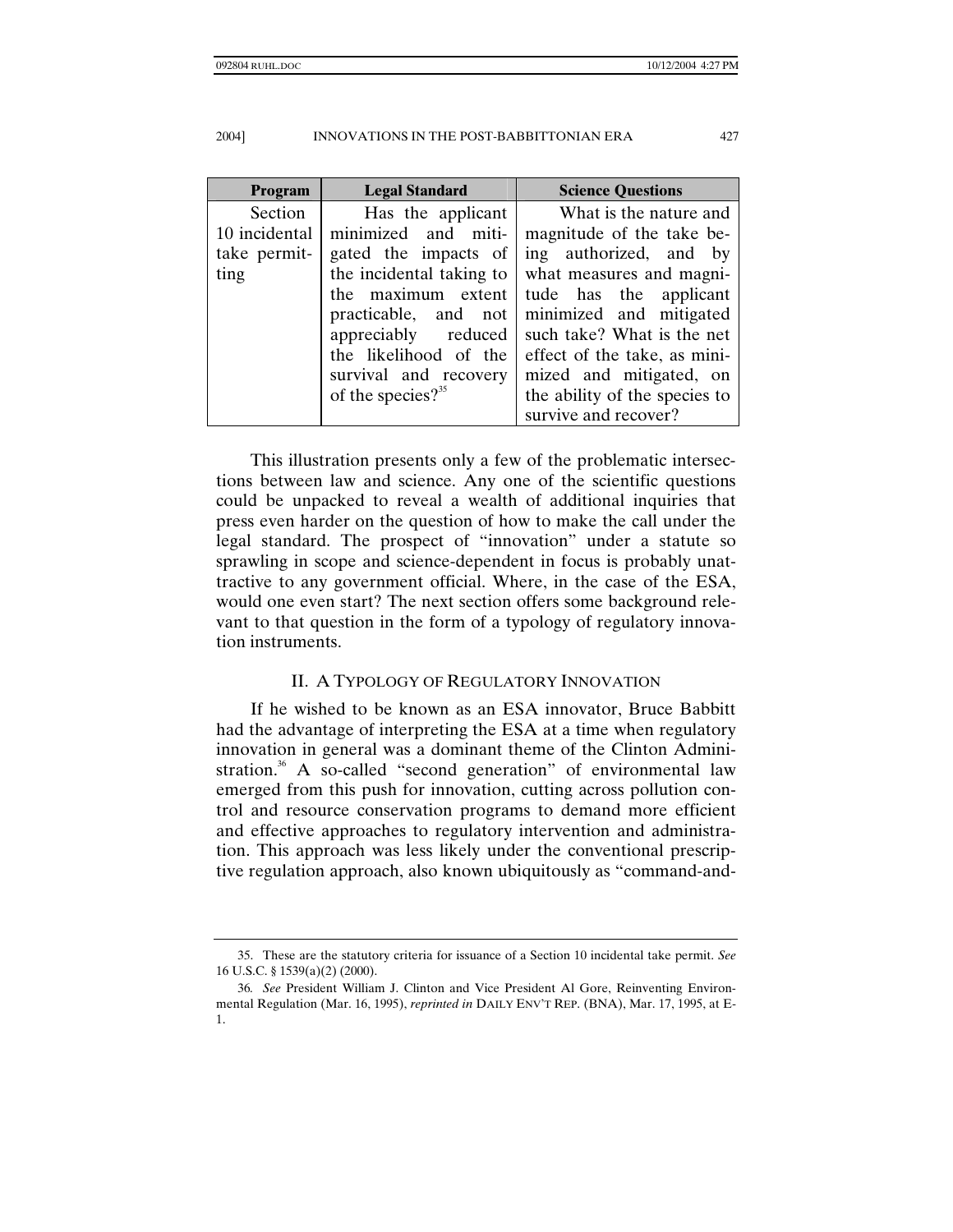control."<sup>37</sup> The theme of emphasis on efficiency and effectiveness has only grown in intensity since then.<sup>38</sup>

What, exactly, is regulatory innovation? To assist in the description and comparison of ESA innovation under different Administrations, I have created a typology of regulatory innovation approaches based on the work of some of the field's leading minds.<sup>39</sup> In general, the primary innovation instruments fall into three categories: government-stakeholder network structures, indirect governance mechanisms, and economic incentive programs.

**1. Government-Stakeholder Network Structures**: These instruments emphasize collaboration, inclusiveness, and sufficient flexibility to tailor solutions to the circumstances of discrete situations. Examples include:

*a. Negotiated rulemaking*, wherein stakeholders in proposed regulatory initiative negotiate terms of regulation in order to avoid post-promulgation litigation.

*b. Contract-based permitting*, in which terms of regulatory permits, rather than relying on prescribed formulaic standards, are negotiated between the regulatory authority and permit applicant within a broader boundary of possible ingredients and outcomes.

*c. Public-private "partnership" programs*, in which regulators team with private entities to engage cooperatively in developing solutions that optimize benefits to both interests, such as by providing public technical expertise for improved private land management.

**2. Indirect Governance Mechanisms**: This approach, also known as "reflexive law," relies on information, consumer demands, and reputation values to induce desired behavior in the regulated community. Examples include:

 <sup>37.</sup> By the mid-1990s "virtually everyone. . .agree[d] that our historical command-andcontrol approach [wa]s inefficient and inadequate by itself to carry us where we still need to go." Barton H. Thompson, *The Search for Regulatory Alternatives*, 15 STAN. ENVTL. L.J. viii, viii (1996).

<sup>38</sup>*. See* Dennis D. Hirsch, *Second Generation Policy and the New Economy*, 29 CAP. U. L. REV. 1 (2001).

 <sup>39.</sup> In particular, I have in mind, and for the present purposes draw from, the work of law professors Richard Stewart of NYU and Dennis Hirsh of Capital University. *See* Richard B. Stewart, *Administrative Law in the Twenty-First Century*, 78 NYU L. REV. 437 (2003); Richard B. Stewart, *A New Generation of Environmental Regulation?*, 29 CAP. U. L. REV. 21 (2001); Dennis Hirsch, *Lean and Green? Environmental Law and Policy for the Flexible Production Economy*, 79 INDIANA L. J. 611 (2004); Dennis Hirsch, *Second Generation Policy and the New Economy*, 29 CAP. U. L. REV. 1 (2001). The typology that follows in the text is an adaptation, primarily in the form of synthesis and condensation, from these two contributors.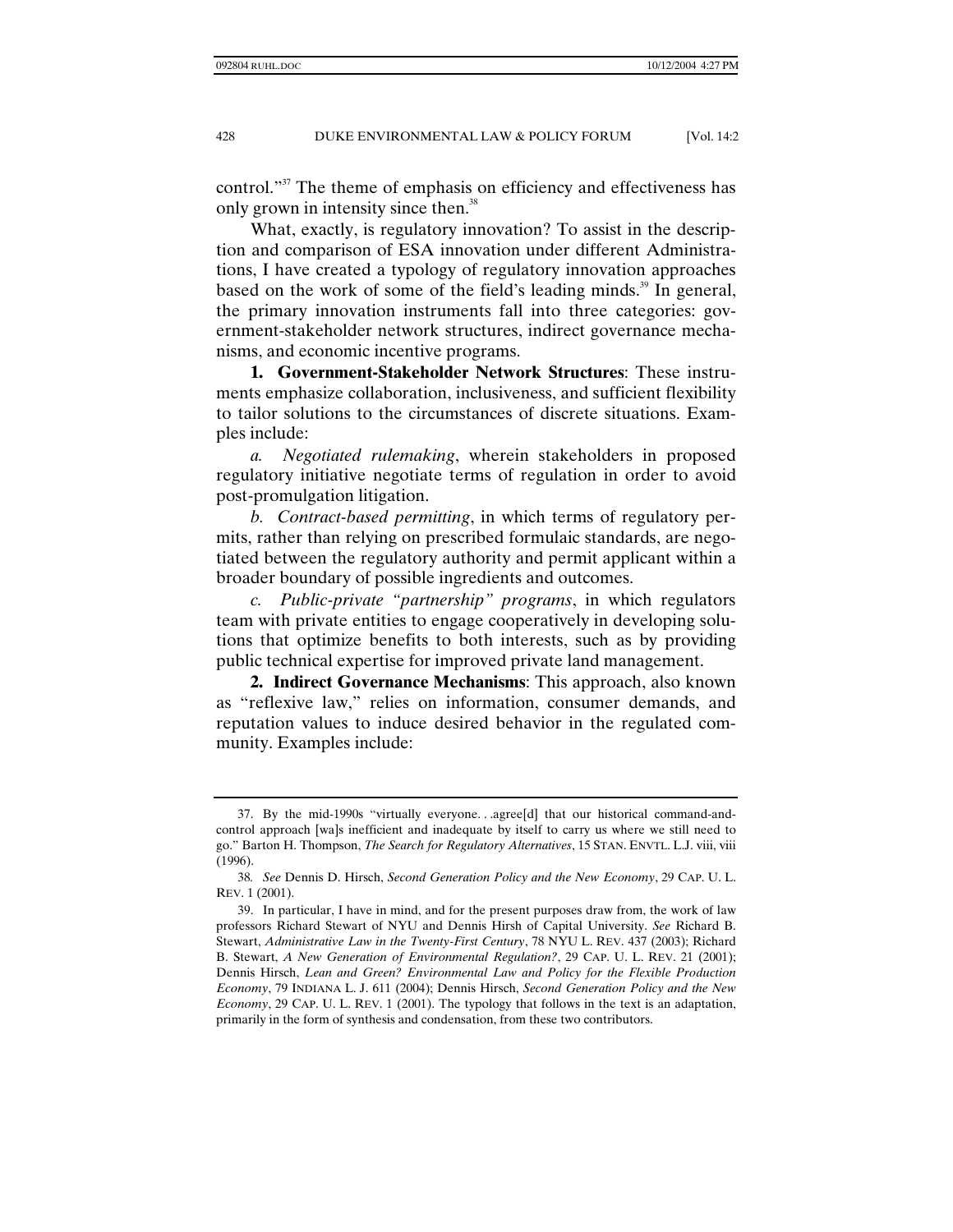*a. Information reporting programs*, in which the requirement to report prescribed actions, such as discharges of pollutants, allows greater public dissemination of information which, given public reaction to the information, may induce the reporter to alter behavior in order to control the impact of the information effects.

*b. Certification programs*, in which manufacturers meet certain standards, such as energy efficiency or forest stewardship, so as to obtain the right to "certify" their products and thereby, presumably, reap the benefits of consumer demand for more "environmentally friendly" products.

*c. Performance track programs*, which allow firms that perform at superior levels under prescribed standards to receive a reduced load of regulatory transactions, such as inspections and permit processing reviews, and an increased level of public recognition through awards and other official mention.

**3. Economic Incentive Programs**: These programs tap into basic economic interests, using constructed market frameworks or direct incentives, to induce desired behavior or otherwise make it more likely to occur. Examples include:

*a. Cap-and-trade programs* that impose industry-wide pollution ceilings and allocate pollution "credits" among firms in the industry based on some initial allocation formula, but then allow individual forms to trade their "credits" so as to take advantage of differential pollution control efficiencies.

*b. Banking programs*, in which some natural resource, such as wetlands or endangered species habitat, can be accumulated in a "bank" through restoration or enhancement, and then sold to third parties who require some level of mitigation as a condition to receiving a regulatory permit to engage in land development or other resource uses.

*c. Tax and subsidy programs*, which more directly induce desired behavior by providing reward subsidies for delivery of environmental goods or by imposing punitive tax or fee consequences for engaging in environmentally undesirable behavior.

There is nothing too remarkable about rattling off this typology these days—a wealth of theory and application provides the foundation for doing so. But that was not the case in the early 1990s. While many of these instruments had been discussed in theory and used in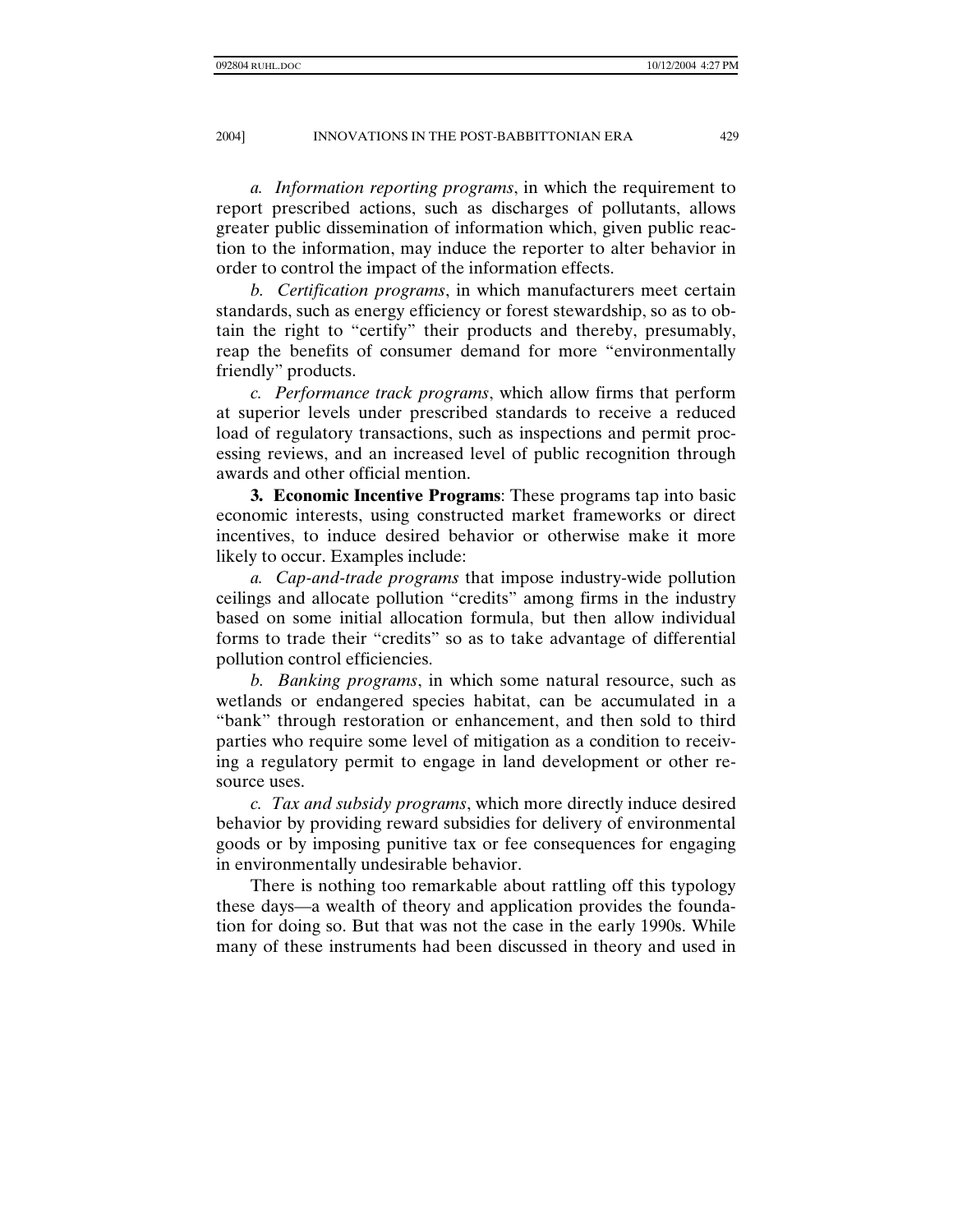limited applications, $\frac{40}{3}$  it was not as if Babbitt could simply pull them off the shelf and plop them directly into the ESA programs. Using any of these mechanisms to supplement or supplant prescriptive regulatory programs was a gamble for any administrator, particularly if it meant tinkering with the most cherished icon of environmentalism the ESA. The next section explores how Babbitt made the gamble pay off.

#### III. ESA INNOVATION IN THE BABBITT ERA

Bruce Babbitt took charge of the ESA at a time when the statute's reputation had reached a low point in the Republican-controlled Congress, where property rights advocates enjoyed a majority.<sup>41</sup> At the same time, extreme environmental protection groups, who worship the ESA, were continuously poised to leap on any effort to muzzle the statute. How, then, could Babbitt enhance the species conservation performance of the ESA without running afoul of the property rights supporters? And how could he enhance his ability to convince landowners to come into the fold without chafing environmentalists? With Congress primed to "gut" the statute and environmental groups ready to sue over any move to weaken the law, he had to think creatively. Babbitt was forced to innovate.

And that he did. He cleverly forged a two-part agenda that addressed both issues by embracing the contract and economic incentive models of regulatory innovation through creative interpretations of ESA authorities.<sup>42</sup> One side of the agenda focused on enhancing species conservation through greater emphasis on ecosystem-level management of habitat and other resources vital to the sustainability of imperiled species.<sup>43</sup> The other side focused on providing a louder

 <sup>40.</sup> Cap-and-trade programs, for example, have been explored in economic literature for decades, *see, e.g*., WILLIAM J. BAUMOL AND WALLACE E. OATES, THE THEORY OF ENVIRONMENTAL POLICY 177-89 (2d ed. 1988), and were prominently implemented in the 1990 amendments to the Clean Air Act creating a sulfur dioxide emissions trading program for large coal-burning power plants. *See* Clean Air Act Amendments of 1990, Pub. L. No. 101-549, § 401, 104 Stat. 2584 (1990) (codified as amended at 42 U.S.C. § 7651(b) (2000)).

 <sup>41.</sup> For a more thorough account of the political factors that set the stage, see Leshy, *supra* note 6, at 208-12. I begin the story of innovation under the ESA with Bruce Babbitt because, ironically, there is no story to tell before his tenure, except one of missed opportunities. *See supra* note 6.

 <sup>42.</sup> Once again, an insider's account provides a thoughtful perspective on the strategic approach the Babbitt administration took. *See* Leshy, *supra* note 6, at 212-14.

<sup>43</sup>*. See, e.g.,* Endangered and Threatened Wildlife and Plants: Notice of Interagency Cooperative Policy Regarding the Role of State Agencies in Endangered Species Act Activities, 59 Fed. Reg. 34,274 (July 1, 1994); George Frampton, *Ecosystem Management in the Clinton Ad-*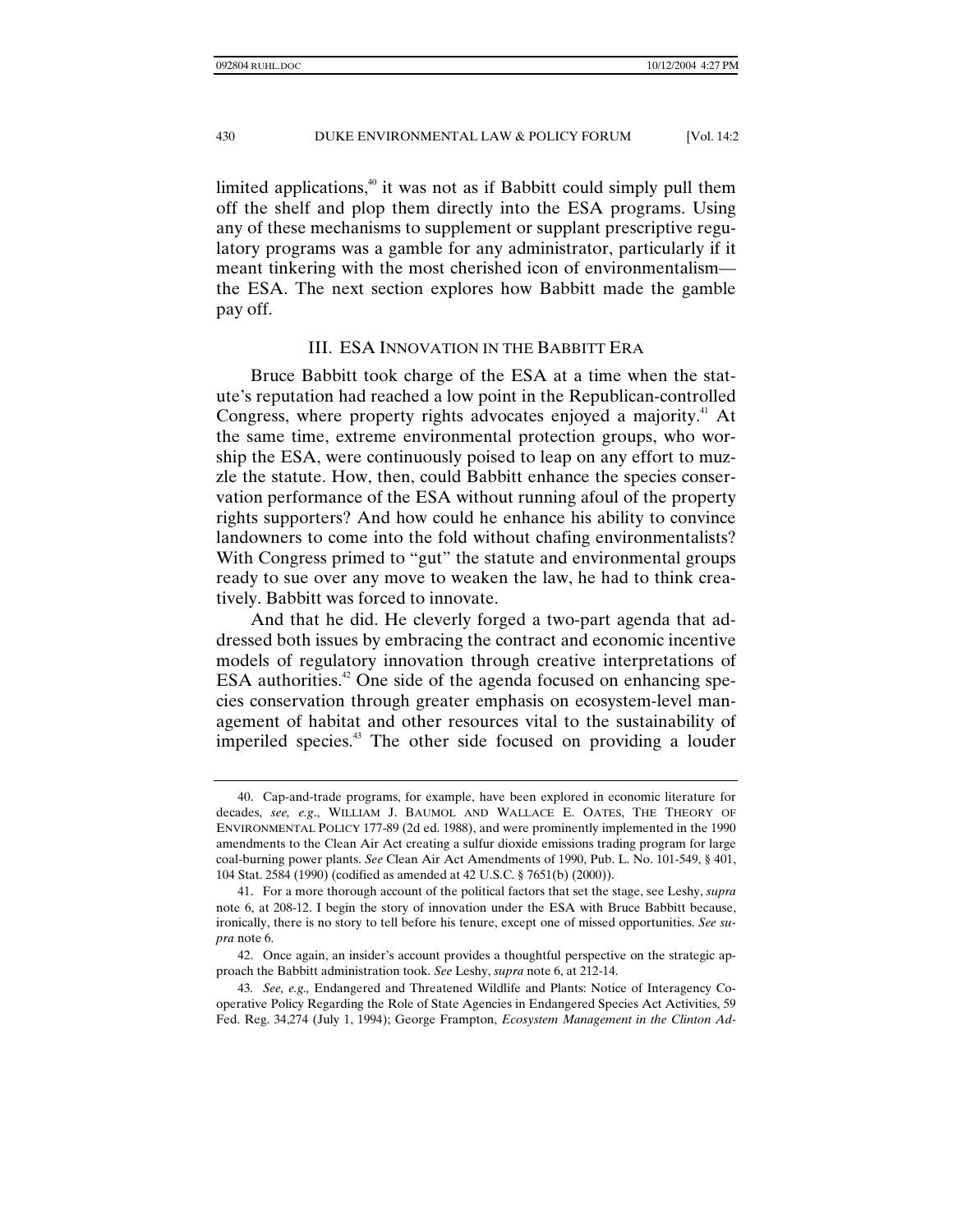voice and more equitable solutions for landowners on whose property endangered or threatened species are found.<sup>44</sup> This double-barreled agenda took many forms and led to numerous regulatory innovations.<sup>45</sup>

The most prominent example of the impact Babbitt's agenda had on the ESA is the habitat conservation plan ("HCP") program, which has been described as "a sweeping new approach to protecting endangered species."<sup>46</sup> As described above, landowners prepare HCPs as part of the application for incidental take permits under section 10(a)(1) of the ESA. Although Congress added the so-called "HCP permit" program to the ESA in 1982,<sup>47</sup> by 1990 only a handful of HCP permits had been requested and issued.<sup>48</sup> The program was not well

 45. For a summary of the status at the time the Bush Administration took over of the various regulatory innovations attributable to the Babbitt era, see EUGENE H. BUCK ET AL., CONGRESSIONAL RESEARCH SERV. ISSUE BRIEF NO. IB10072, ENDANGERED SPECIES: DIFFICULT CHOICES 9-12 (June 19, 2002).

46. Daniel A. Farber, *A Tale of Two Cases*, 20 VA. ENVTL. L.J. 33, 38 (2001).

47*. See* H.R. Conf. Rep. No. 97-835, at 28-31 (1982), *reprinted in* 1982 U.S.C.C.A.N. 2807 (showing how Congress intended the 1982 amendment to provide landowners incentives to participate in endangered species conservation).

Ironically, the program remained essentially dormant during the Reagan and Bush(I) Administrations, when one might reasonably have thought innovation on behalf of landowners would have been a priority. There are two plausible explanations for this lack of action. One is that the regulatory constraints of the ESA simply had not permeated a sufficient breadth and depth of land uses in the nation to rally the call for innovation. Another, more cynical, explanation is that the neither the Administration nor Congress during this time frame was especially eager to improve the performance of the ESA, lest it appear less onerous and inefficient than they wanted to portray it. Whichever explanation is more true I leave to political historians; for purposes of a history of actual innovation under the ESA, the story begins with Babbitt. Whether it ends there is my primary focus.

 48. By 1992, for example, FWS had issued only 12 HCP permits, whereas it had issued 225 by October 1, 1997. *See* DEFENDERS OF WILDLIFE, FRAYED SAFETY NETS: CONSERVATION PLANNING UNDER THE ENDANGERED SPECIES ACT vi-xiii (1998).

For background on these developments and the HCP program in general, see Eric Fisher, *Habitat Conservation Planning Under the Endangered Species Act: No Surprises & the Quest for Certainty*, 67 U. COLO. L. REV. 371 (1996); Shi-Ling Hsu, *The Potential and the Pitfalls of Habitat Conservation Planning Under the Endangered Species Act*, 29 ENVTL. L. REP. 10,592 (1999); Albert C. Lin, Comment, *Participants' Experiences with Habitat Conservation Plans and Suggestions for Streamlining the Process*, 23 ECOLOGY L.Q. 369 (1996); J. B. Ruhl, *How to Kill Endangered Species, Legally: The Nuts and Bolts of Endangered Species Act "HCP" Permits for Real Estate Development,* 5 ENVTL. LAW. 345 (1999); Barton H. Thompson, Jr., *The Endangered Species Act: A Case Study in Takings & Incentives*, 49 STAN. L. REV. 305 (1997); Robert D.

*ministration*, 7 DUKE ENVTL. L & POL'Y F. 39 (1996). For a survey of the policies the Babbitt administration collected under the ecosystem management theme, see J.B. Ruhl, *Who Needs Congress? An Agenda for Administrative Reform of the Endangered Species Act*, 6 NYU ENVTL. L.J. 367, 374-387 (1998).

<sup>44</sup>*. See* Ruhl, *Who Needs Congress?*, *supra* note 43, at 388-400 (listing survey of policies serving this purpose).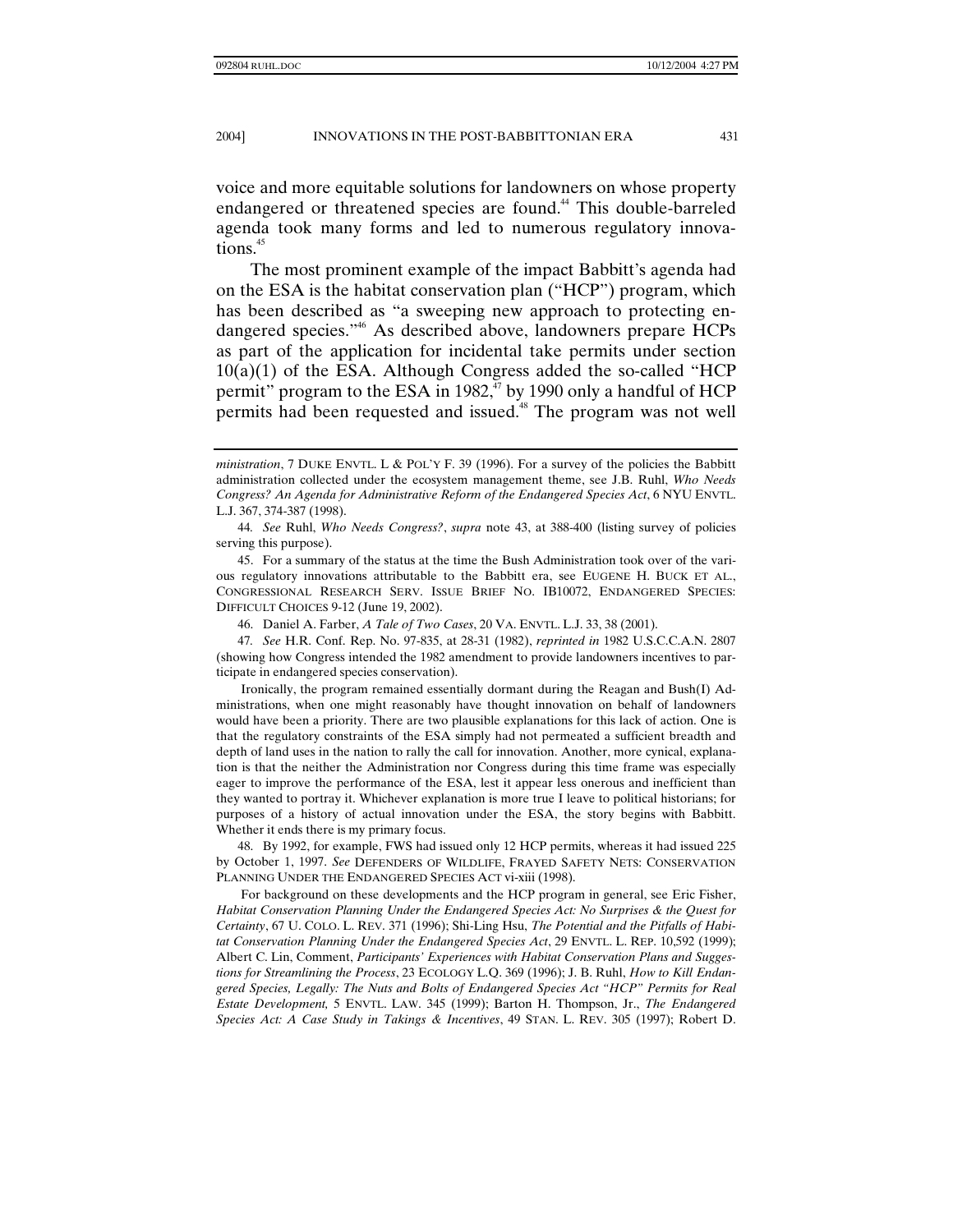known by landowners, and the agency seemed reluctant to publicize it. Environmentalists certainly did not like the idea of a permit that authorized the taking of listed species. Babbitt saw it, however, as the perfect medium for policing the increased collisions between urban growth and the ESA's takings prohibition . Beginning primarily in Austin, Texas and southern California, the number of HCP permits began to grow in the early 1990s.<sup> $49$ </sup> With experience, the agency added structure and standards to the program but kept it sufficiently flexible to accommodate the changing needs of species and landowners.<sup>50</sup> Landowners began to participate in HCPs as a contractual means of resolving ESA issues with lasting certainty, $51$  while the agency promoted the program as a means of managing species conservation across whole ecosystems.<sup>52</sup> Not surprisingly, HCP permits began to prosper under Babbitt's tenure, with several hundred having been approved by the end of his term.<sup>53</sup>

Many of the die-hard environmentalists found it difficult to accept this kind of regulatory innovation under the  $ESA^{\text{54}}$  but the HCP

Thornton, *Habitat Conservation Plans: Frayed Safety Nets or Creative Partnerships?*, 16 NAT. RESOURCES & ENV'T 94 (2001).

49*. See* Thornton, *supra* note 48, at 94-95 (describing southern California experience).

 50. For example, FWS has published a lengthy handbook describing the steps required to obtain an HCP permit. *See* FISH AND WILDLIFE SERVICE & NATIONAL MARINE FISHERIES SERVICE, ENDANGERED SPECIES HABITAT CONSERVATION PLANNING HANDBOOK (1996).

51*. See* Farber, supra note 46, at 43 (stressing the negotiation-based character of the HCP program); Hsu, supra note 48, at 594-600 (describing the HCP negotiation process between agency and applicant); Ruhl, *supra* note 48, at 391-96 (describing the HCP mitigation negotiation process).

52*. See* Thornton, *supra* note 48, at 94-95.

53*. See* FWS, Habitat Conservation Planning and the Incidental Take Permitting Process 1 (Nov. 2001), *available at* http://endangered.fws.gov/hcp/HCP\_Incidental\_Take.pdf (last visited November 4, 2003). For a running count, see FWS, *Endangered Species Habitat Conservation Program*, *at* http://endangered.fws.gov/hcp/index.html (last visited November 4, 2003); FWS, *General Statistics for Endangered Species*, *at* http://ecos.fws.gov/tess\_public/TessStatReport (last visited November 4, 2003). For an excellent statistical summary of the 208 HCP permits that FWS had issued nationally by August 1997, including acreage statistics, see NATIONAL CENTER FOR ECOLOGICAL ANALYSIS AND SYNTHESIS & AMERICAN INSTITUTE OF BIOLOGICAL SCIENCES, USING SCIENCE IN HABITAT CONSERVATION PLANS (1999), *available at* http://www.nceas.ucsb.edu/projects/hcp.

 54. See, e.g,. DEFENDERS OF WILDLIFE, FRAYED SAFETY NETS: CONSERVATION PLANNING UNDER THE ENDANGERED SPECIES ACT vi-xiii (1998) (giving pessimistic assessment of the HCP program); John Kostyack, *Surprise!*, ENVTL. F., Mar.-Apr. 1998, at 19 (attorney for National Wildlife Federation presents extensive criticism of the Babbitt administration's HCP reforms); *see generally* Thornton, *supra* note 48, at 95-96 (describing other organizations' criticisms). To be sure, plenty of leading environmental advocates praised the Babbitt initiative. Oliver Houck, for example, nominated Babbitt for the Environmental Law Institute's annual environmental award in 1997, urging that "any environmentalist who doesn't recognize that this is one of the two or three greatest Interior Secretaries in our history, and easily the most effec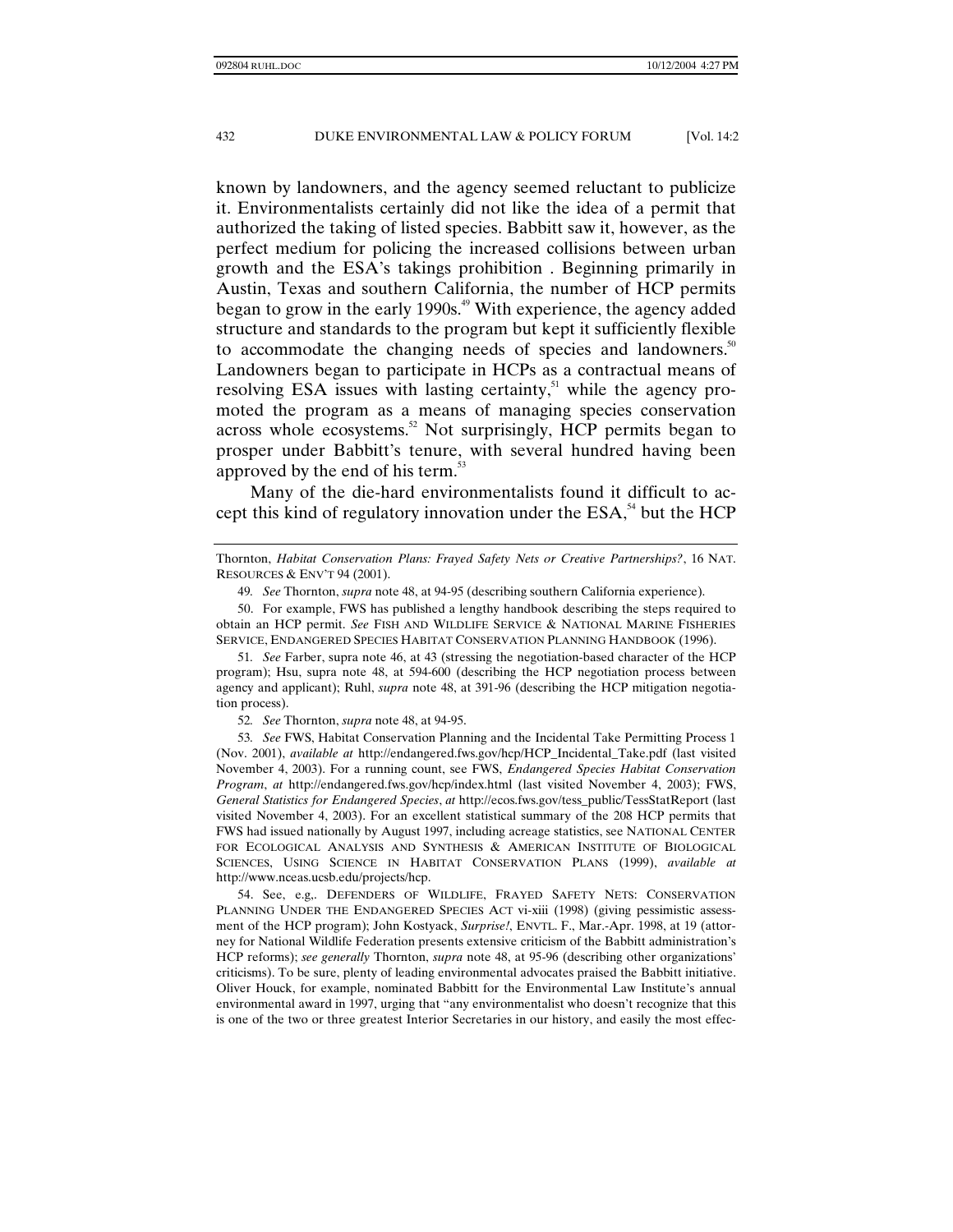program was a case study in the kind of creativity that *had* to be employed for the statute to survive. The lack of flexibility in the incidental take program coupled with a threat of liability for the taking of listed species on private property sent all the wrong messages to landowners about endangered species. Consider that when land development is a major contributing cause of a specific species' endangerment, which is true of most listed species, those landowners who developed the species' habitat *before* the listing escape regulation entirely, whereas those who maintained the species' habitat shoulder all the post-listing land use constraints.<sup>55</sup> That's simply unfair. Worse, it provides a perverse set of incentives under a statute designed to protect species. Under such a regime, no landowner motivated by economic rationality would: (1) conserve habitat of a species known to be a candidate for listing in the near future; (2) promote the introduction of habitat for species already listed; or (3) do anything to call attention to the presence of listed species or its habitat.<sup>56</sup> Yet aren't these the behaviors the ESA should seek to promote?

Recognizing this irony, Babbitt not only stuck to contract-based HCP program reforms in the face of intense opposition from preservationists, $5<sup>57</sup>$  he broadened them to address these policy problems through incentive-based instruments. The Department under Babbitt adopted the Candidate Conservation Agreement mechanism to provide incentives to landowners to conserve habitat of candidate species,<sup>58</sup> and developed the Safe Harbor mechanism to provide incentives to promote the introduction of habitat of species already listed.<sup>39</sup>

tive environmental administrator in government today, has got a serious problem with perspective." Oliver Houck, personal communication (Michael Bean supplied the quote, which Oliver Houck confirmed; neither is able to find the original nomination letter).

<sup>55</sup>*. See* Ruhl, *supra* note 3, at 42-43.

<sup>56</sup>*. See id*.

 <sup>57.</sup> Indeed, some environmental groups have successfully challenged certain limited aspects of the contract-based HCP reform movement. Spirit of the Sage Council v. Norton, 2003 WL 22927492 (D.D.C. Dec. 11, 2003) (finding that FWS did not follow proper notice and comment procedures in promulgating an itegral component of the No Surprises Rule).

<sup>58</sup>*. See* Announcement of Final Policy for Candidate Conservation Agreements with Assurances, 64 Fed. Reg. 32,726 (June 17, 1999) (illustrating how Candidate Conservation Agreements allow a landowner to take conservation steps on behalf of species that are candidates for listing in return for an assurance that, if the species is later listed, the landowner has in place the necessary incidental take authorization to allow continuation of land uses covered under the agreement).

<sup>59</sup>*. See* Announcement of Final Safe Harbor Policy, 64 Fed. Reg. 32,717 (June 17, 1999) (showing how Safe Harbor agreements allow a landowner to foster conditions suitable for listed species for determined periods of time in return for an assurance that later development will be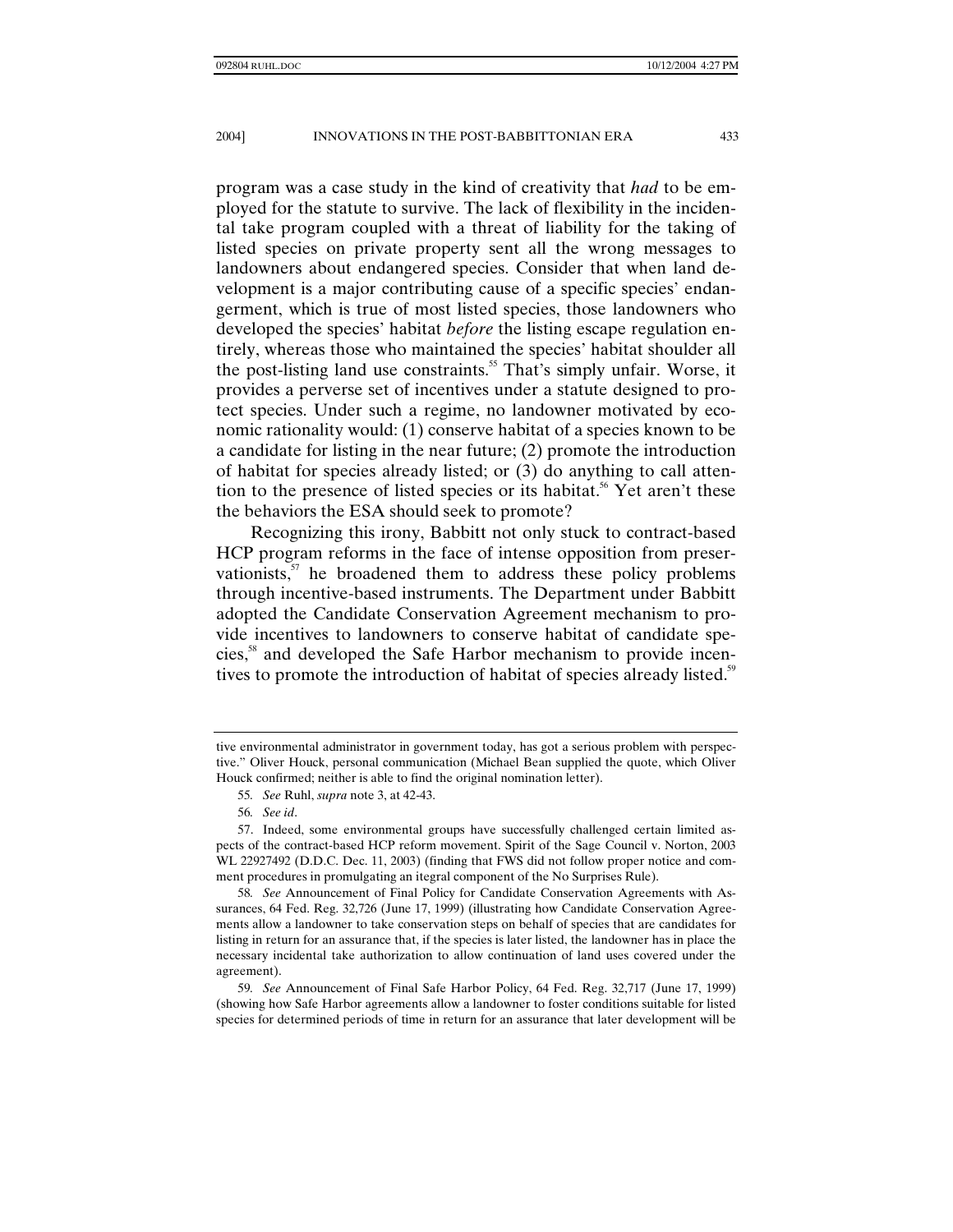With innovations such as these in place, the agencies could begin to reverse the species conservation disincentives the statutory structure had erected. $60$ 

Unfortunately, after the introduction of the HCP and related innovations the Babbitt Administration had little time to actually implement them. The Bush Administration inherited them as relatively new and untested polices. All eyes turned in 2001 to the Department's new leadership to see where it would next lead the ESA. Part III of this Article summarizes Norton's leadership of the Department in that regard.

### IV. ESA INNOVATION UNDER THE BUSH ADMINISTRATION

When Gale Norton took the helm at the Department of the Interior, she had two challenges with respect to the ESA—don't spoil what Babbitt started and find something to call her own. Generally, she has succeeded at the former but faltered at the latter.

#### A. *Carryovers*

One of the elegant features of Babbitt's reform initiatives is that, unless you are really far out there on one end or the other, they are politically benign. It would have been foolish, therefore, for Norton to distance herself from the programs for the sake of politics. Thankfully she did not, and in fact has accomplished much toward solidifying the reforms and defending them against challenges. For example, the agency recently proposed policies and regulations strengthening the Candidate Conservation Agreement and Safe Harbor programs.<sup>11</sup> Also, by putting into effect an extension of Candidate Conservation Agreements that the Babbitt Administration had pursued on an ad hoc basis, Norton has developed guidelines for considering the merits

allowed on the property to a level that returns the species' to its "baseline" conditions existing on the property at the time of the agreement).

<sup>60</sup>*. See* Michael J. Bean, *Overcoming Unintended Consequences of Endangered Species Regulation*, 38 IDAHO L. REV. 409, 414-20 (2002) (discussing how the realigned incentives began producing positive endangered species outcomes).

<sup>61</sup>*. See* Draft Handbook for Candidate Conservation Agreements with Assurances and Enhancement of Survival Permitting, 68 Fed. Reg. 37,170 (June 23, 2003), *available at* http://endangered.fws.gov/candidates/ccaahandbook.html); Proposed Revisions to the Regulations Applicable to Permits Issued Under the Endangered Species Act, 68 Fed. Reg. 53,327 (Sept. 10, 2003), Proposed Revisions to Safe Harbor Agreements and Candidate Conservation Agreements with Assurances, 68 Fed. Reg. 53,320 (Sept. 10, 2003).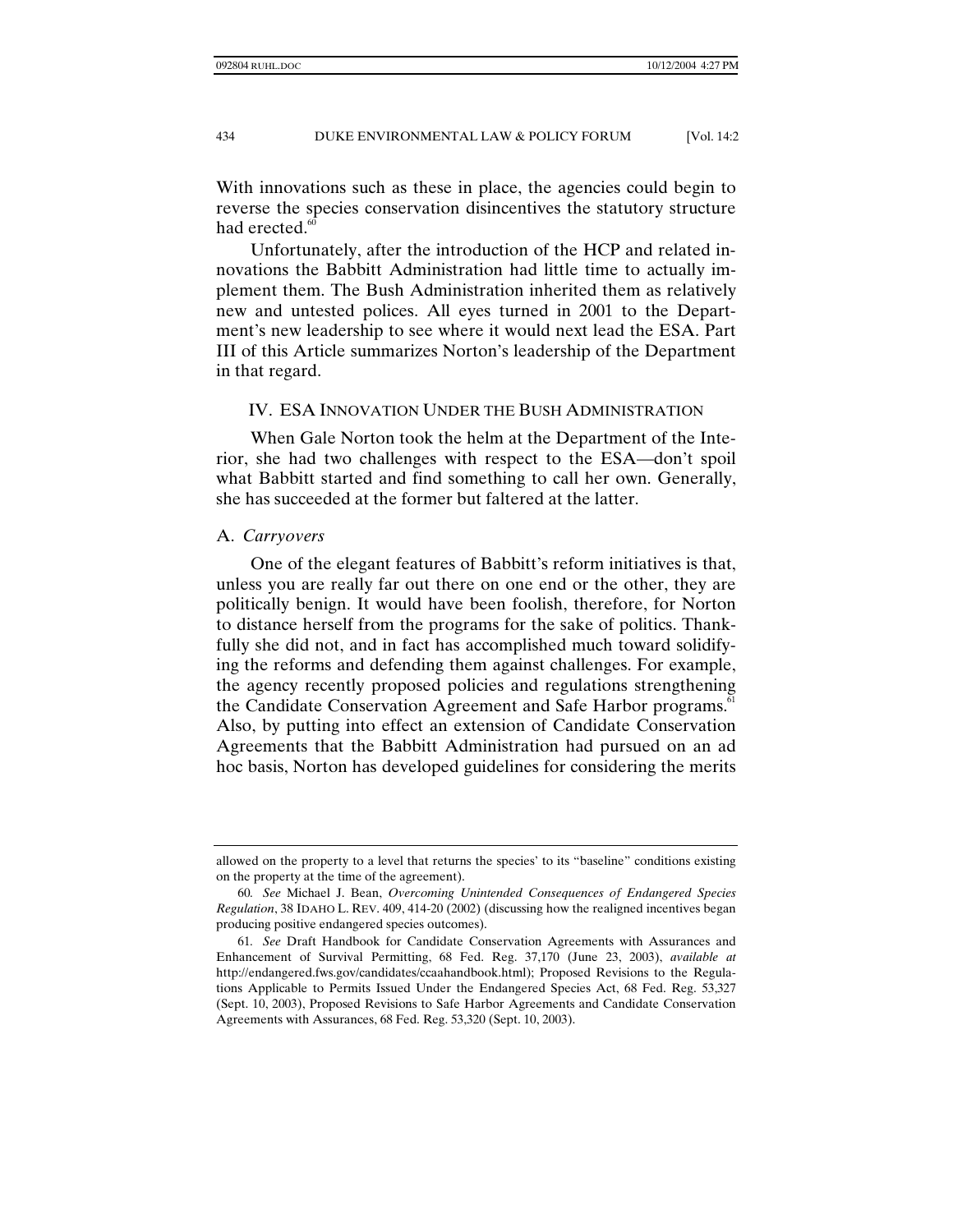of candidate species conservation measures when evaluating whether to list the species. $\frac{62}{2}$ 

Also, in what should be characterized as between carryover policy and new ground, the FWS recently developed a policy for "banking" of endangered species habitat.<sup>63</sup> This program, which was under development during Babbitt's tenure, is modeled on the more mature version of banking found in the wetlands protection program under section 404 of the Clean Water Act. $^{64}$  As a logical extension of the HCP program, habitat banking uses a market-based approach to allow some landowners to assemble significant holdings of prime habitat for listed species and market "credits" in the habitat to other landowners in need of mitigation habitat to satisfy their HCP permit conditions.

Conceptually, this approach meets the "win-win" expectations of regulatory innovation by providing more efficient and effective environmental benefits. For many species the banked habitat, because it is contiguous and more deliberately managed, can offer a superior alternative to "postage stamp" mitigation blocks that may result if HCP permittees are left to search in uncoordinated fashion for suitable mitigation land. In addition, HCP permittees should find the banked credits attractive as they reduce transaction costs of finding mitigation habitat that the FWS will approve. Finally, some entrepreneurial landowners will create banks to take advantage of the premium HCP permittees will be willing to pay to avoid having to find mitigation land themselves. To be sure, the implementation of banking programs, particularly habitat-based banking programs, poses significant challenges to ensure appropriate environmental results, but if carefully constructed and monitored they are promising.<sup>65</sup> Although there has yet to be any substantial experience under the new program, it appears that the FWS has developed a framework for habitat banking

 <sup>62.</sup> Policy for Evaluation of Conservation Efforts When Making Listing Decisions, 68 Fed. Reg. 15,100 (Mar. 28, 2003).

<sup>63</sup>*. See* Guidance for the Establishment, Use, and Operation of Conservation Banks, 68 Fed. Reg. 24,753 (May 8, 2003), *at* http://endangered.fws.gov.

<sup>64</sup>*. See* Federal Guidance for the Establishment, Use and Operation of Mitigation Banks, 60 Fed. Reg. 58,605 (Nov. 18, 1995). For a comprehensive overview of the wetlands mitigation banking program and comparison of it to endangered species habitat banking approaches, see Michael J. Bean & Lynn E. Dwyer, *Mitigation Banking and an Endangered Species Conservation Tool*, 30 Envtl. L. Rep. (Envtl. L. Inst.) 10537 (2000).

 <sup>65.</sup> For a thorough review of the promise and pitfalls of habitat banking programs, see James Salzman & J.B. Ruhl, *Currencies and the Commodification of Environmental Law*, 53 STAN. L. REV. 607 (2000).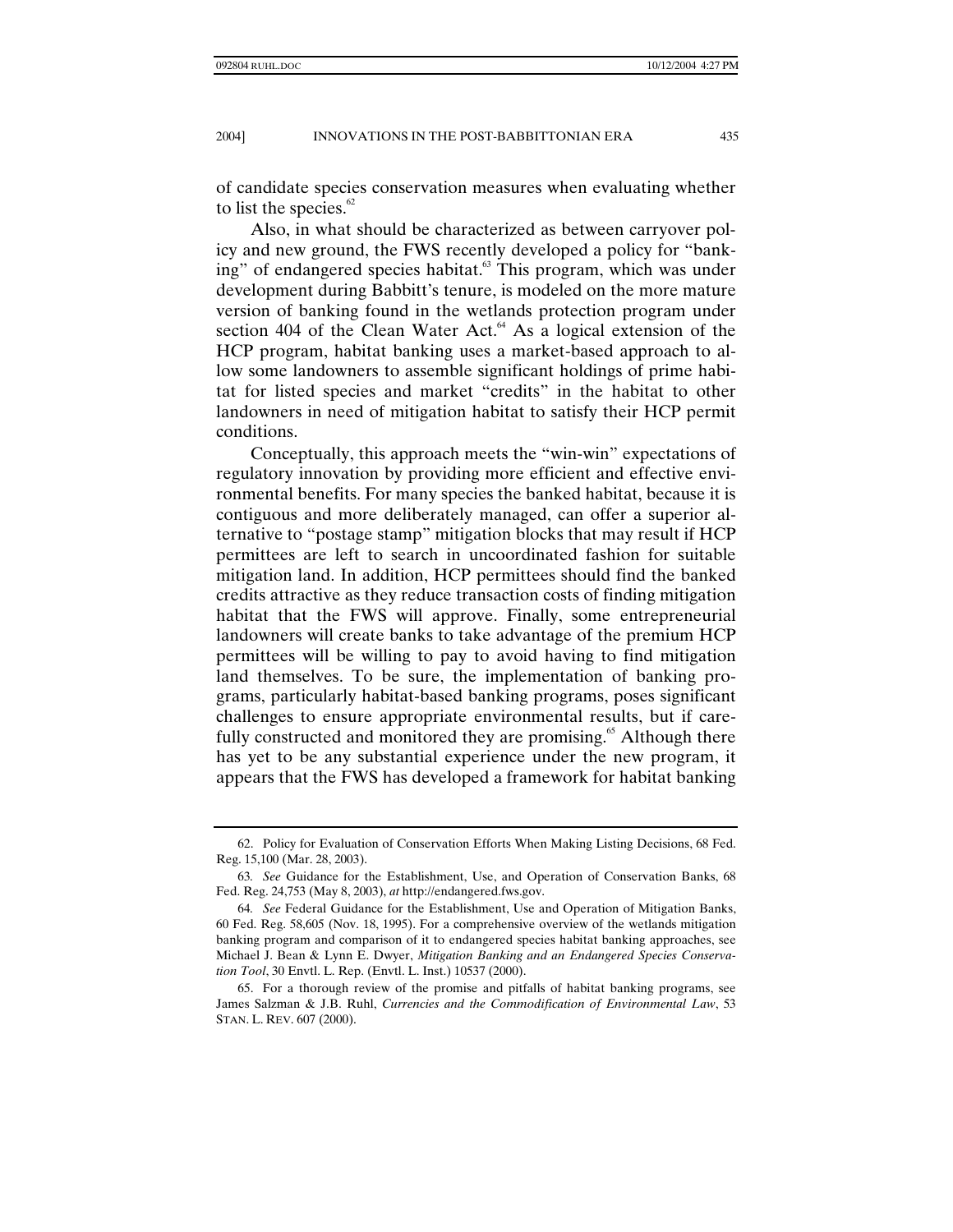that meets the expectations of many environmentalists and landown $ers.<sup>66</sup>$ 

#### B. *New Ground*

Babbitt made the HCP program and its close cousins, the Candidate Conservation and Safe Harbor Agreements, the centerpiece of his regulatory innovation initiative. His approach was to design these programs to look and feel like contractually-designed permits that altered the embedded incentive structure of the statute. The message was clear and simple—an easy sound bite for the media to digest and propagate.

By contrast, Norton's Interior Department has espoused a somewhat fuzzy partnership-based program as its central innovation theme. It has been difficult for the agency to get the message across, and it is hard to point to tangible programmatic reform. Early in the Norton tenure, the agency began referring to its partnership-based reform as involving the "4 Cs," which stand for "conservation through cooperation, communication, and consultation." The official word on the meaning of this phrase is as follows:

To foster a Nation of citizen stewards, Secretary Norton is advancing a 4 C's philosophy-conservation through cooperation, communication, and consultation. The Department is expanding the tools in the conservation "toolbox" available to private land owners and federal land mangers to enhance and achieve conservation. These tools include over \$500 million in conservation grants, including \$113 million proposed in FY 04 for the Cooperative Conservation Initiative (CCI), which includes funds for our highly successful Partners for Fish and Wildlife Program, our Coastal Program, and cooperative conservation challenge cost-share grants. Our Private Stewardship Grant program and Landowner Incentive Program, founded on initiatives envisioned by President Bush when he was Governor of Texas, provide assistance to private land owners in their voluntary efforts to protect threatened, imperiled and endangered species.<sup>8</sup>

While this goal is surely laudable, it is difficult to ascertain exactly how these buzzwords "expand" the ESA toolbox. After all, the

 <sup>66.</sup> In 2000, Bean and Dwyer, both of the Environmental Defense NGO, offered many thoughtful principles for construction of an endangered species habitat banking program, even drafting a proposed policy, and the program FWS has developed incorporates many of their guidelines. *Compare* Bean & Dwyer, *supra* note 64, at 10546-56, *with* Guidance for the Establishment, Use, and Operation of Conservation Banks, *supra* note 63, at 4-14.

<sup>67</sup>*. See* U.S. Department of the Interior, Strengthening Citizen Stewardship and Cooperative Conservation, http://www.doi.gov/initiatives/conservation.html.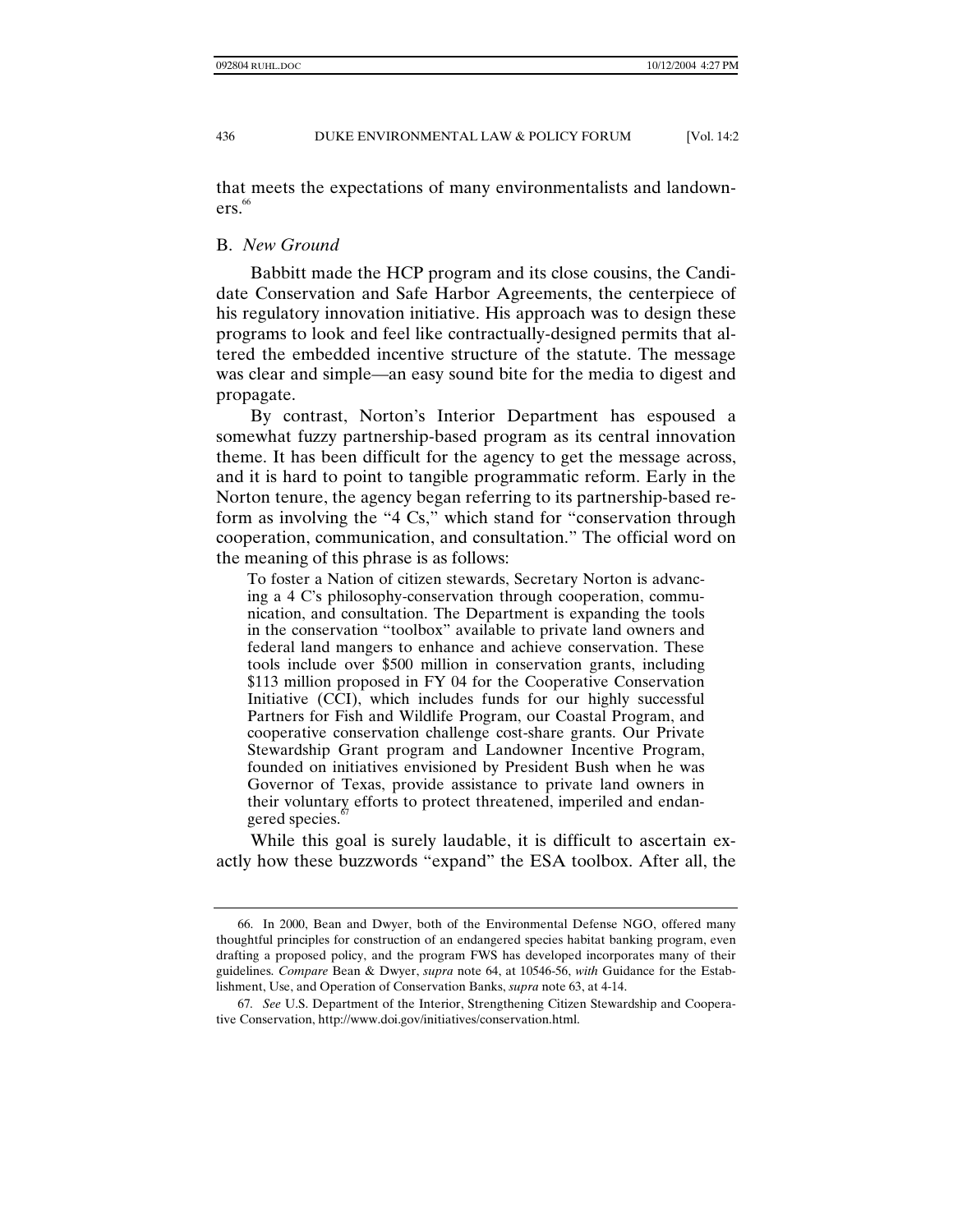Babbitt tenure was not devoid of "cooperation, communication, and consultation." What does deserve mention as "new," however, involves the 4 Cs focus on private land management rather than federal acquisition of land and its reliance on states as a principal channel for the grants initiative, both of which are features that many environmentalists have praised.<sup>68</sup> Yet while the agency has put these grant programs into place, $\theta$  grant dollars actually paid thus far have been minimal.<sup>70</sup> It is too soon to tell whether this manifestation of the 4  $Cs$ will achieve the status of truly innovative reform or will languish as nothing more than a failed experiment. However they play out, the two grants programs certainly fit conceptually within the typology of regulatory innovation as a blend of incentives and partnershipbuilding programs.

Following the partnership theme, another Norton initiative that opens new ground is the so-called "counterpart regulation" approach to jeopardy consultations under Section 7 of the ESA. Just as Babbitt discovered the dormant HCP program, so too has Norton found a forgotten page in the history of ESA implementation. When the FWS and the NMFS issued joint regulations in 1986 for administering the jeopardy/adverse modification consultations required under Section 7, the agencies allowed that the procedures could be "superseded for a particular Federal agency by joint counterpart regulations among that agency, the Fish and Wildlife Service, and the National Marine Fisheries Service."<sup>1</sup> One reason for doing so, the agencies explained, would be "to enhance . . . efficiency without elimination of ultimate Federal agency responsibility for compliance with section  $7.^{172}$  Seeing the opportunity to promote efficiency and partnership with peer

<sup>68</sup>*. See* Michael J. Bean, *Missed Opportunities for Incentive-Based Conservation*, ENDANGERED SPECIES & WETLANDS REP., May 2003, at 6 ("for the most part, the environmental community acknowledged the desirability of initiatives such as these").

<sup>69</sup>*. See* U.S. Fish & Wildlife Service, Private Stewardship Program: Grants and Other Assistance for Private Landowners, *available at* http://endangered.fws.gov/grants/private\_ stewardship.html (last visited November 4, 2003); U.S. Fish & Wildlife Service, Cooperative Endangered Species Conservation Fund (Section 6) Grants to States and Territories, *available at* http://endangered.fws.gov/grants/sec6\_rfp.html (last visited Nov. 4, 2003).

<sup>70</sup>*. See* Bean, *supra* note 68, at 6-7 (discussing the lack of actual spending in either of the grant programs as of May 2003); Dean Scott, *Bush Administration Gets Mixed Reviews On Agreements for Voluntary Conservation*, 34 Env't Rep. (BNA) 2304 (2003) (reporting that, according to Michael Bean, as of October 2003 "none of the [grant] recipients has yet to receive a check" in the private landowner program).

 <sup>71. 50</sup> C.F.R. § 402.04. Like Section 10(a) of the statute, added in 1982 to enable HCPs, this counterpart regulation provision was promulgated during the long era of Republican control of the White House, but remained unused as a source of innovation during that period.

 <sup>72. 51</sup> Fed. Reg. 19,926, 19,937 (June 3, 1986).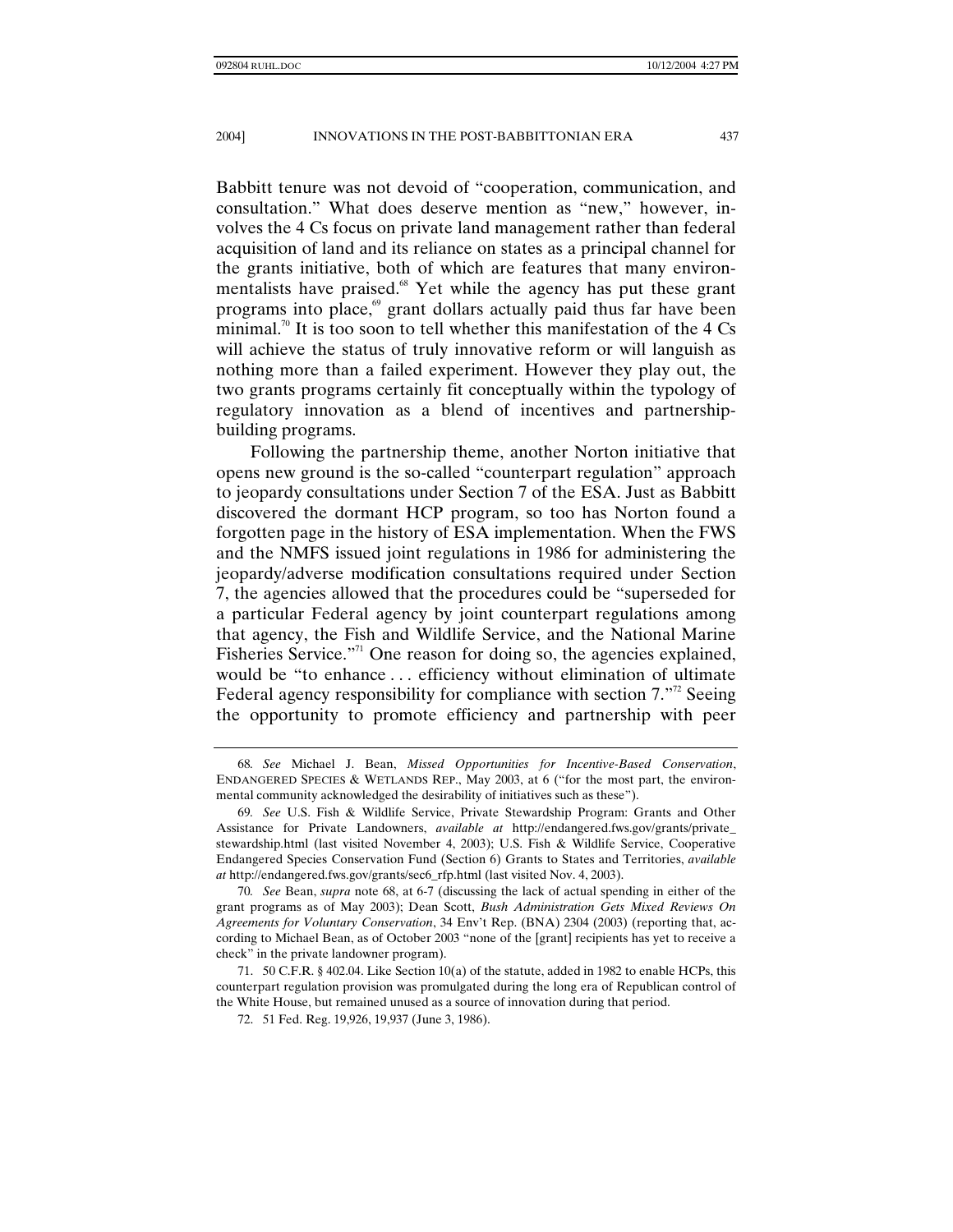agencies, the FWS and the NMFS recently proposed counterpart regulations that would allow more of the consultation function to be taken "in house" by the agencies responsible for implementing the National Fire Plan<sup>73</sup> and by the Environmental Protection Agency in its administration of pesticide regulations.<sup>74</sup>

The counterpart regulations initiative undoubtedly will find some untapped efficiencies in ESA administration, though it is difficult see how they will find any untapped species conservation benefit. Indeed, concern that in-house consultation will degrade the conservation effectiveness of Section 7 has led some environmentalists to label the counterpart regulations initiative as "no consultation at all" and part of a bigger "attack on the Endangered Species Act."<sup>75</sup> While that inflammatory assessment seems premature, it does seem unlikely that the counterpart regulation concept can hope to score the success and praise the HCP program attracted.<sup>76</sup>

#### **CONCLUSION**

It has been said that only Nixon could go to China. Maybe only Babbitt could reform the  $ESA$ .<sup>77</sup> He had impeccable environmental credentials, and thus was in a perfect position to break environmentalism's law against tinkering with the ESA. The Bush Administration doesn't quite fit that mold. As a result, environmentalists may instantaneously brand as a "rollback" any move the Bush Administration makes to innovate ESA implementation. But the radical center doesn't operate that way. We applauded Babbitt's reforms not because of Babbitt's party affiliation, but because of their substance. The reforms were well designed and effective. So wait to see what the

<sup>73</sup>*. See* 68 Fed. Reg. 33,806 (June 5, 2003). The National Fire Plan is a multi-agency planning document which, along with the Healthy Forests Initiative, guides federal land management agencies in ways to reduce risk to communities and natural resources from wildland fires. *See id*. The agencies had already implemented guidance streamlining consultations for actions relating to the Healthy Forests Initiative. *See* 68 Fed. Reg. 1628 (Jan. 13, 2003).

<sup>74</sup>*. See* 68 Fed. Reg. 3786 (Jan. 24, 2003).

 <sup>75.</sup> See Kristen L. Boyles, *Self-Consultation under ESA Section 7: Removing Checks and Balances*, ENDANGERED SPECIES & WETLANDS REP., July-Aug. 2003, at 6-7.

 <sup>76.</sup> Moreover, given litigation that challenged several of the Babbitt reforms I expect that some environmental groups will challenge the legality of the counterpart regulations under the ESA, a question that has never been tested.

 <sup>77.</sup> I am by no means the first to draw this irresistible analogy. For example, noted ESA practitioner Rob Thornton did so, with anticipation of what Babbitt might be able to accomplish, at the beginning of the Babbitt era. *See* Robert D. Thornton, *The Search for a Conservation Planning Paradigm: Section 10 of the ESA*, 8 NAT. RESOURCES & ENV'T 21, 22 (Summer 1993). I expect others have drawn the analogy.